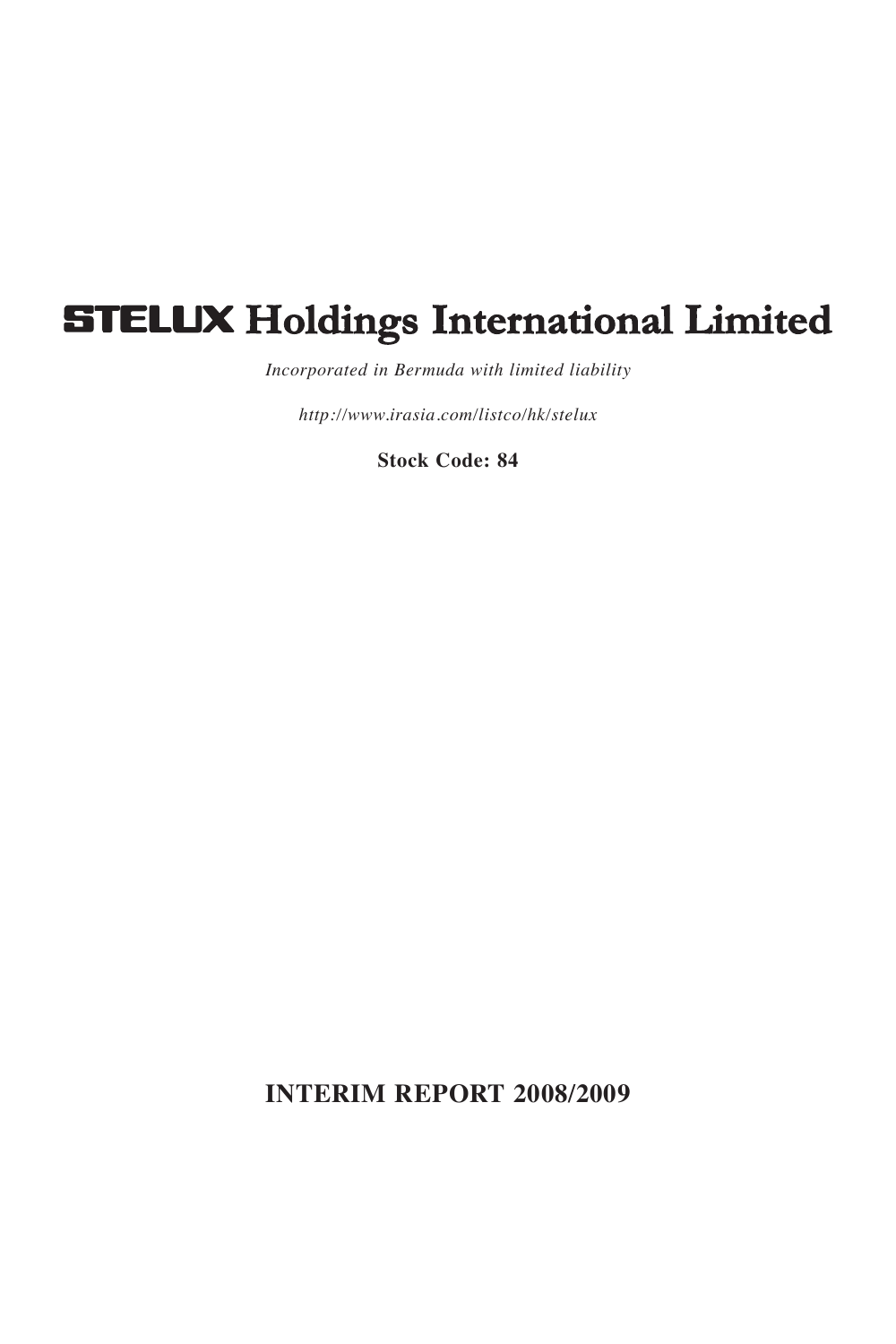# **INTERIM REPORT FOR THE SIX MONTHS ENDED 30TH SEPTEMBER 2008**

The directors of Stelux Holdings International Limited (the "Company") are pleased to report the interim results and financial information of the Company and its subsidiaries (collectively the "Group") for the six months ended 30th September 2008. The condensed consolidated results of the Group for the six months ended 30th September 2008, the condensed consolidated balance sheet as at 30th September 2008, the condensed consolidated cash flow statement and the condensed consolidated statement of changes in equity of the Group for the six months ended 30th September 2008, all of which are unaudited, along with the relevant explanatory notes, are set out below.

#### **CONDENSED CONSOLIDATED INCOME STATEMENT FOR THE SIX MONTHS ENDED 30TH SEPTEMBER 2008**

|                                                                                              | Unaudited<br><b>Six months ended</b><br>30th September |                                       |                                   |  |
|----------------------------------------------------------------------------------------------|--------------------------------------------------------|---------------------------------------|-----------------------------------|--|
|                                                                                              | <b>Note</b>                                            | 2008<br><b>HKS'000</b>                | 2007<br>HK\$'000                  |  |
| Revenues<br>Cost of sales                                                                    | 2, 3                                                   | 1,224,066<br>(491, 566)               | 1,021,008<br>(406, 629)           |  |
| Gross profit                                                                                 |                                                        | 732,500                               | 614,379                           |  |
| Other loss<br>Other income                                                                   | $\overline{4}$<br>5                                    | (5,570)<br>10,298                     | (975)<br>9,867                    |  |
| Selling expenses<br>General and administrative expenses<br>Other operating (expenses)/income |                                                        | (533, 058)<br>(125, 863)<br>(12, 843) | (447, 196)<br>(104, 538)<br>4,559 |  |
| Operating profit<br>Finance costs                                                            |                                                        | 65,464<br>(7,966)                     | 76,096<br>(9,066)                 |  |
| Profit before income tax<br>Income tax expense                                               | 6<br>$\overline{7}$                                    | 57,498<br>(20, 815)                   | 67,030<br>(16, 884)               |  |
| Profit for the period                                                                        |                                                        | 36,683                                | 50,146                            |  |
| Attributable to:<br>Equity holders of the Company<br>Minority interests                      |                                                        | 36,407<br>276                         | 49,911<br>235                     |  |
|                                                                                              |                                                        | 36,683                                | 50,146                            |  |
| Dividend                                                                                     | 8                                                      |                                       | 11,416                            |  |
| Earnings per share for profit attributable to the                                            |                                                        | <b>HK</b> cents                       | HK cents                          |  |
| equity holders of the Company<br>- Basic and diluted                                         | 9                                                      | 3.83                                  | 5.25                              |  |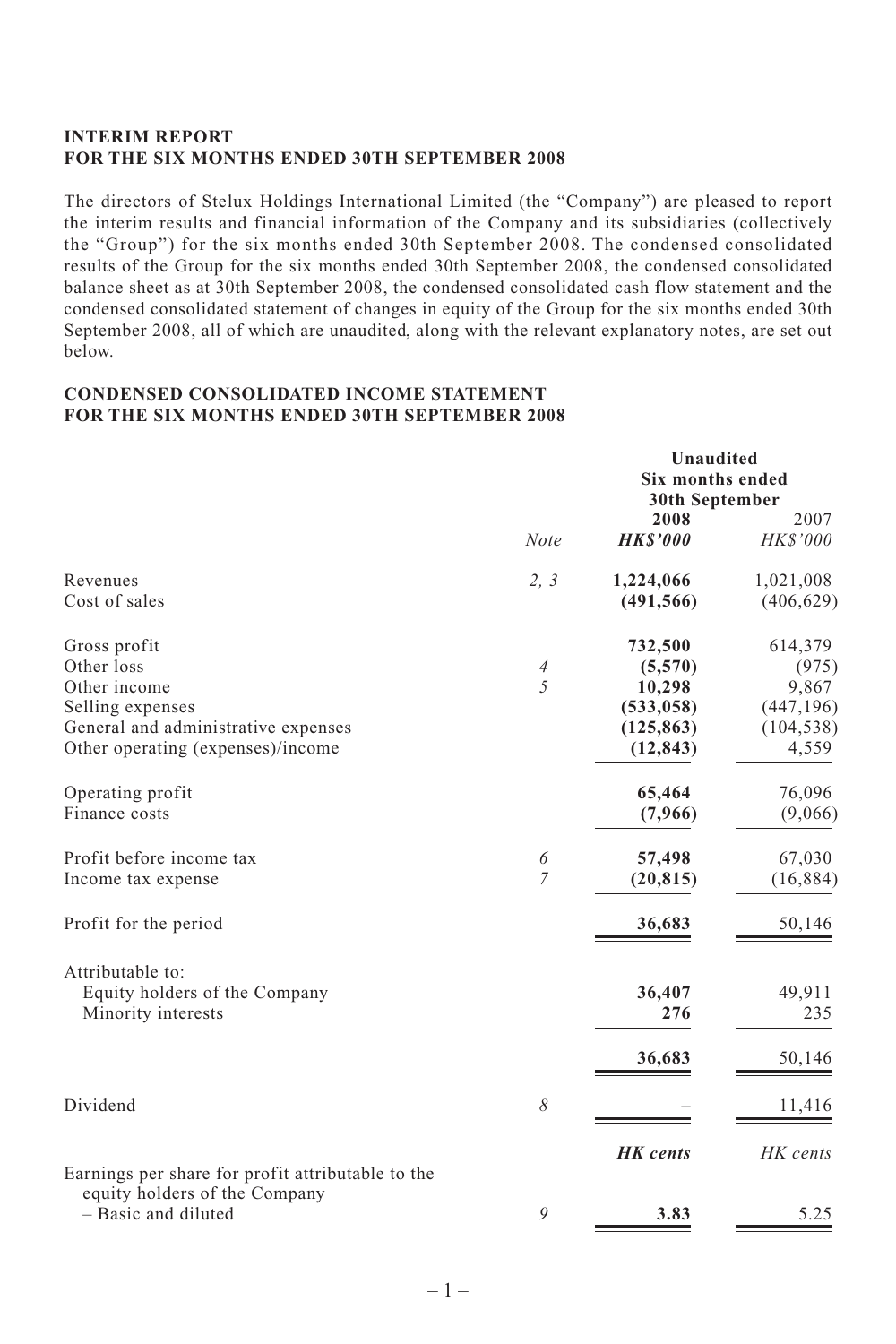# **CONDENSED CONSOLIDATED BALANCE SHEET AS AT 30TH SEPTEMBER 2008**

|                                     |             | Unaudited       |            |
|-------------------------------------|-------------|-----------------|------------|
|                                     |             | 30th September  | 31st March |
|                                     |             | 2008            | 2008       |
|                                     | <b>Note</b> | <b>HK\$'000</b> | HK\$'000   |
| <b>ASSETS</b>                       |             |                 |            |
| Non-current assets                  |             |                 |            |
| Property, plant and equipment       | 10          | 225,903         | 228,328    |
| Investment properties               | 10          | 40,694          | 2,100      |
| Prepayment of lease premium         | 10          | 194,468         | 205,489    |
| Intangible assets                   | 10          | 24,556          | 24,884     |
| Deferred tax assets                 |             | 39,089          | 36,831     |
| Available-for-sale financial assets |             | 17,158          | 17,158     |
|                                     |             | 541,868         | 514,790    |
| Current assets                      |             |                 |            |
| <b>Stocks</b>                       |             | 822,870         | 741,391    |
| Debtors and prepayments             | 11          | 380,939         | 406,247    |
| Bank balances and cash              |             | 176,792         | 166,567    |
|                                     |             | 1,380,601       | 1,314,205  |
| Total assets                        |             | 1,922,469       | 1,828,995  |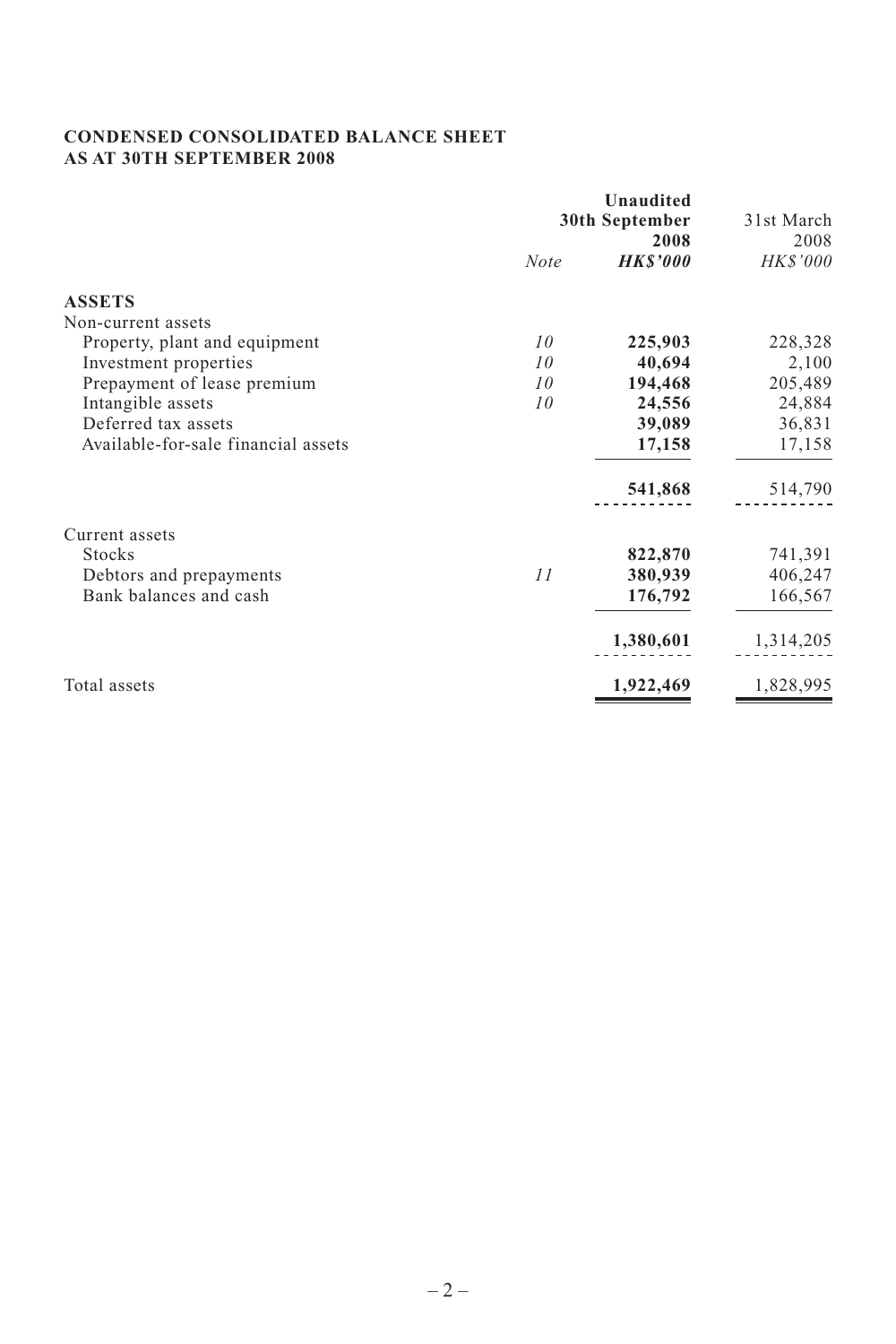# **CONDENSED CONSOLIDATED BALANCE SHEET** *(continued)* **AS AT 30TH SEPTEMBER 2008**

|                                                                                            | Unaudited<br>30th September |                              | 31st March                   |
|--------------------------------------------------------------------------------------------|-----------------------------|------------------------------|------------------------------|
|                                                                                            | Note                        | 2008<br><b>HKS'000</b>       | 2008<br>HK\$'000             |
| <b>EQUITY</b><br>Capital and reserves attributable to the<br>equity holders of the Company |                             |                              |                              |
| Share capital<br>Reserves                                                                  | 12                          | 95,134<br>757,654            | 95,134<br>747,616            |
| Shareholders' funds<br>Minority interests                                                  |                             | 852,788<br>4,255             | 842,750<br>4,751             |
| Total equity                                                                               |                             | 857,043                      | 847,501                      |
| <b>LIABILITIES</b><br>Non-current liabilities<br>Deferred tax liabilities<br>Borrowings    | 14                          | 1,286<br>165,786             | 1,456<br>144,952             |
|                                                                                            |                             | 167,072                      | 146,408                      |
| Current liabilities<br>Creditors and accruals<br>Income tax payable<br><b>Borrowings</b>   | 13<br>14                    | 465,573<br>36,007<br>396,774 | 476,667<br>32,979<br>325,440 |
|                                                                                            |                             | 898,354                      | 835,086                      |
| <b>Total liabilities</b>                                                                   |                             | 1,065,426                    | 981,494                      |
| Total equity and liabilities                                                               |                             | 1,922,469                    | 1,828,995                    |
| Net current assets                                                                         |                             | 482,247                      | 479,119                      |
| Total assets less current liabilities                                                      |                             | 1,024,115                    | 993,909                      |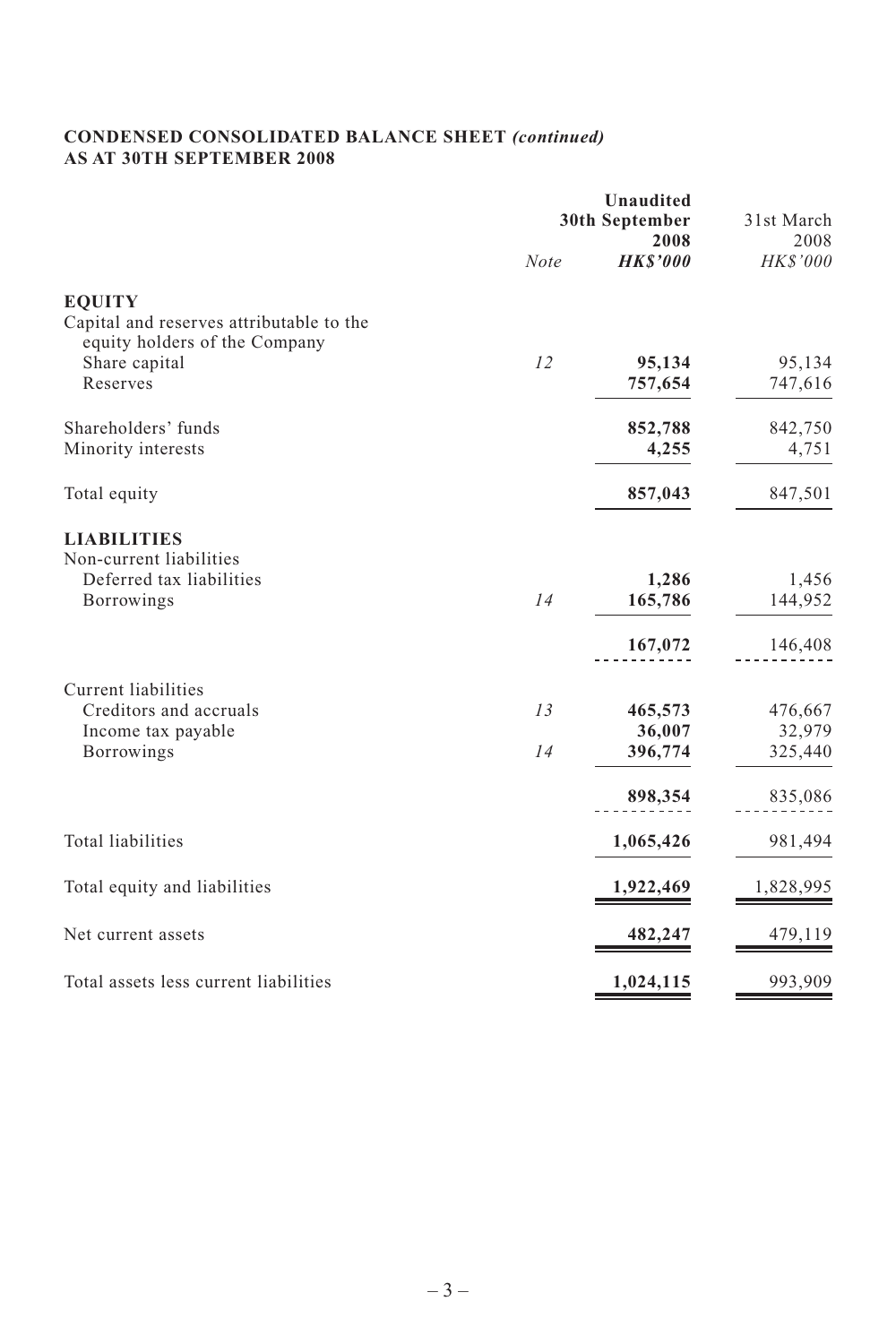# **CONDENSED CONSOLIDATED CASH FLOW STATEMENT FOR THE SIX MONTHS ENDED 30TH SEPTEMBER 2008**

|                                                                                                                                | Unaudited<br>Six months ended<br>30th September |                                   |
|--------------------------------------------------------------------------------------------------------------------------------|-------------------------------------------------|-----------------------------------|
|                                                                                                                                | 2008<br><b>HKS'000</b>                          | 2007<br>HK\$'000                  |
| Net cash from operating activities<br>Net cash used in investing activities<br>Net cash from/(used in) financing activities    | 13,335<br>(82, 047)<br>92,201                   | 104,420<br>(11, 132)<br>(81, 196) |
| Net increase in cash and cash equivalents<br>Cash and cash equivalents at 1st April<br>Effect of foreign exchange rate changes | 23,489<br>166,567<br>(13, 264)                  | 12,092<br>103,259<br>975          |
| Cash and cash equivalents at 30th September                                                                                    | 176,792                                         | 116,326                           |
| Analysis of the balances of cash and cash equivalents:<br>Bank balances and cash                                               | 176,792                                         | 116,326                           |

# **CONDENSED CONSOLIDATED STATEMENT OF CHANGES IN EQUITY FOR THE SIX MONTHS ENDED 30TH SEPTEMBER 2008**

|                                                                |                                           |                                     |                                          | Unaudited                              |                                         |                                        |                              |
|----------------------------------------------------------------|-------------------------------------------|-------------------------------------|------------------------------------------|----------------------------------------|-----------------------------------------|----------------------------------------|------------------------------|
|                                                                | <b>Share</b><br>capital<br><b>HKS'000</b> | Share<br>premium<br><b>HK\$'000</b> | Revaluation<br>reserve<br><b>HKS'000</b> | Exchange<br>reserve<br><b>HK\$'000</b> | Retained<br>earnings<br><b>HK\$'000</b> | Minority<br>interest<br><b>HKS'000</b> | Total<br><b>HKS'000</b>      |
| At 1st April 2007                                              | 95,134                                    | 1,977                               | 8,953                                    | 18,487                                 | 613,130                                 | 4,587                                  | 742,268                      |
| Exchange difference<br>Profit for the period<br>Dividends paid |                                           |                                     |                                          | 467                                    | 49,911<br>(27, 589)                     | (97)<br>235<br>(328)                   | 370<br>50,146<br>(27, 917)   |
| At 30th September 2007                                         | 95,134                                    | 1,977                               | 8,953                                    | 18,954                                 | 635,452                                 | 4,397                                  | 764,867                      |
| At 1st April 2008                                              | 95,134                                    | 1,977                               | 12,859                                   | 29,950                                 | 702,830                                 | 4,751                                  | 847,501                      |
| Exchange difference<br>Profit for the period<br>Dividends paid |                                           |                                     |                                          | (26,369)                               | 36,407                                  | (354)<br>276<br>(418)                  | (26, 723)<br>36,683<br>(418) |
| At 30th September 2008                                         | 95,134                                    | 1,977                               | 12,859                                   | 3,581                                  | 739,237                                 | 4,255                                  | 857,043                      |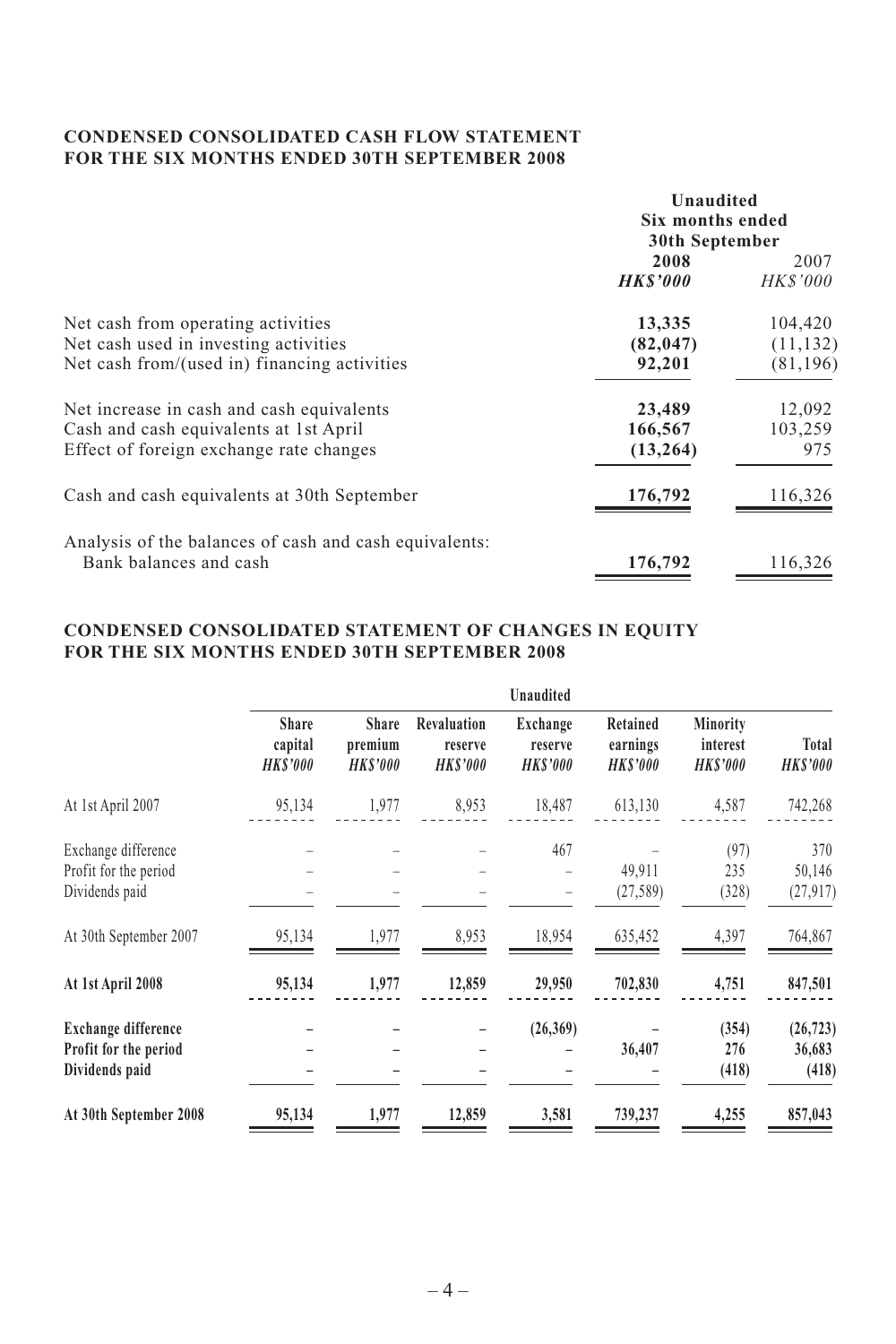# **NOTES TO CONDENSED INTERIM CONSOLIDATED FINANCIAL INFORMATION**

#### **1. Basis of preparation**

These unaudited condensed interim consolidated financial information have been prepared in accordance with Hong Kong Accounting Standard ("HKAS") 34 "Interim Financial Reporting" issued by the Hong Kong Institute of Certified Public Accountants ("HKICPA"), and the applicable requirements of Appendix 16 of the Rules Governing the Listing of Securities on The Stock Exchange of Hong Kong Limited (the "Stock Exchange").

The condensed interim consolidated financial information should be read in conjunction with the 2008 annual financial statements.

The accounting policies and methods of computation used in the preparation of these condensed interim consolidated financial information are consistent with those used in the annual financial statements for the year ended 31st March 2008.

Certain new standards, amendments to standards and interpretations of Hong Kong Financial Reporting Standards ("HKFRS") issued by HKICPA have been published and are effective for accounting periods beginning on or after 1st April 2008. Those that are relevant to the Group's operations are as follows:

- 
- HK(IFRIC)-Int 14 HKAS 19 the limit on a defined benefit asset, minimum funding requirements and their interaction

The adoption of the above revised accounting standard has no significant impact on the Group interim results and financial position.

The Group has not early adopted any new standards, amendments to standards and interpretations of HKFRS which have been issued but not yet effective for the financial year ending 31st March 2009.

#### **2. SEGMENT INFORMATION**

#### **Primary reporting format – business segments**

|                          |                          | Six months ended 30th September 2008 |                |                    |
|--------------------------|--------------------------|--------------------------------------|----------------|--------------------|
|                          |                          | Retail and trading                   | Property       | <b>Group Total</b> |
|                          | Watch<br><b>HK\$'000</b> | Optical<br><b>HKS'000</b>            | <b>HKS'000</b> | <b>HK\$'000</b>    |
| Revenues                 |                          |                                      |                |                    |
| Gross segment            | 801,620                  | 422,272                              | 6,227          | 1,230,119          |
| Inter-segment            |                          |                                      | (6, 053)       | (6,053)            |
|                          | 801,620                  | 422,272                              | 174            | 1,224,066          |
| Segment results          | 65,728                   | 23,371                               | (415)          | 88,684             |
| Unallocated income       |                          |                                      |                | 52                 |
| Net corporate expenses   |                          |                                      |                | (23, 272)          |
| Operating profit         |                          |                                      |                | 65,464             |
| Finance costs            |                          |                                      |                | (7,966)            |
| Profit before income tax |                          |                                      |                | 57,498             |
| Income tax expense       |                          |                                      |                | (20, 815)          |
| Profit after income tax  |                          |                                      |                | 36,683             |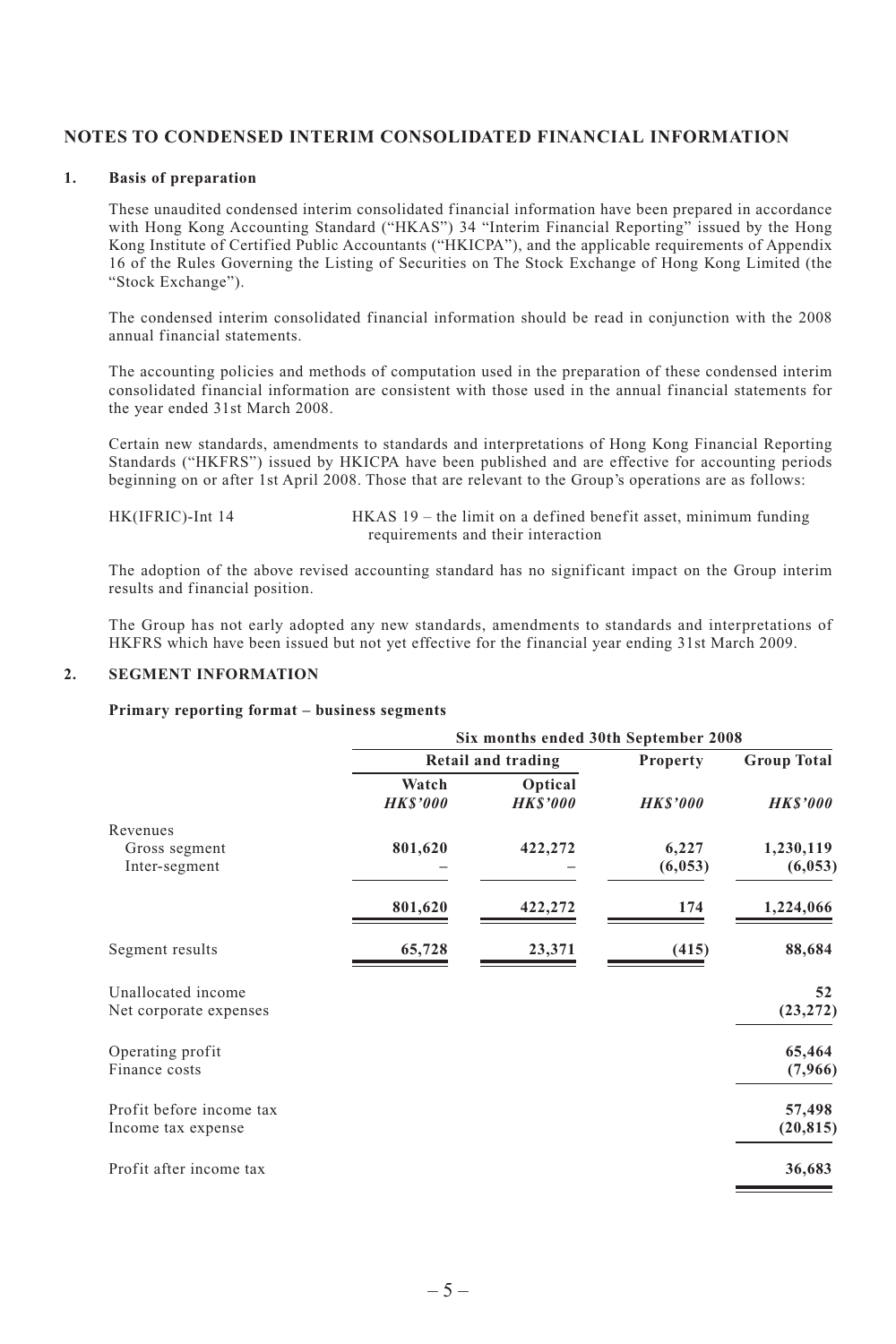#### **2. SEGMENT INFORMATION** *(continued)*

# **Primary reporting format – business segments** *(continued)*

|                                                |                          | Six months ended 30th September 2007 |                   |                       |
|------------------------------------------------|--------------------------|--------------------------------------|-------------------|-----------------------|
|                                                |                          | Retail and trading                   | Property          | Group Total           |
|                                                | Watch<br><b>HK\$'000</b> | Optical<br>HK\$'000                  | <b>HK\$'000</b>   | <b>HK\$'000</b>       |
| Revenues                                       |                          |                                      |                   |                       |
| Gross segment<br>Inter-segment                 | 647,378                  | 372,378                              | 7,700<br>(6, 448) | 1,027,456<br>(6, 448) |
|                                                | 647,378                  | 372,378                              | 1,252             | 1,021,008             |
| Segment results                                | 46,669                   | 31,483                               | 16,566            | 94,718                |
| Unallocated income<br>Net corporate expenses   |                          |                                      |                   | 2,120<br>(20, 742)    |
| Operating profit<br>Finance costs              |                          |                                      |                   | 76,096<br>(9,066)     |
| Profit before income tax<br>Income tax expense |                          |                                      |                   | 67,030<br>(16, 884)   |
| Profit after income tax                        |                          |                                      |                   | 50,146                |

# **Secondary reporting format – geographical segments**

|                | Six months ended 30th September |                 |                |                        |
|----------------|---------------------------------|-----------------|----------------|------------------------|
|                |                                 | Revenues        |                | <b>Segment Results</b> |
|                | 2008                            | 2007            | 2008           | 2007                   |
|                | <b>HKS'000</b>                  | <b>HK\$'000</b> | <b>HKS'000</b> | <b>HK\$'000</b>        |
| Hong Kong      | 627,966                         | 552,278         | 55,203         | 67,040                 |
| Mainland China | 82,871                          | 58,385          | (16,692)       | (16, 393)              |
| Rest of Asia   | 503,964                         | 404,440         | 55,845         | 51,068                 |
| Outside Asia   | 9,265                           | 5.905           | (5,672)        | (6,997)                |
|                | 1,224,066                       | 1,021,008       | 88,684         | 94.718                 |

#### **3. REVENUES**

|                     | Six months ended<br>30th September |                |  |
|---------------------|------------------------------------|----------------|--|
|                     | 2008                               | 2007           |  |
|                     | <b>HKS'000</b>                     | <b>HKS'000</b> |  |
| Turnover            |                                    |                |  |
| Sales of goods      | 1,223,892                          | 1,019,756      |  |
| Gross rental income | 174                                | 1,252          |  |
|                     | 1,224,066                          | 1,021,008      |  |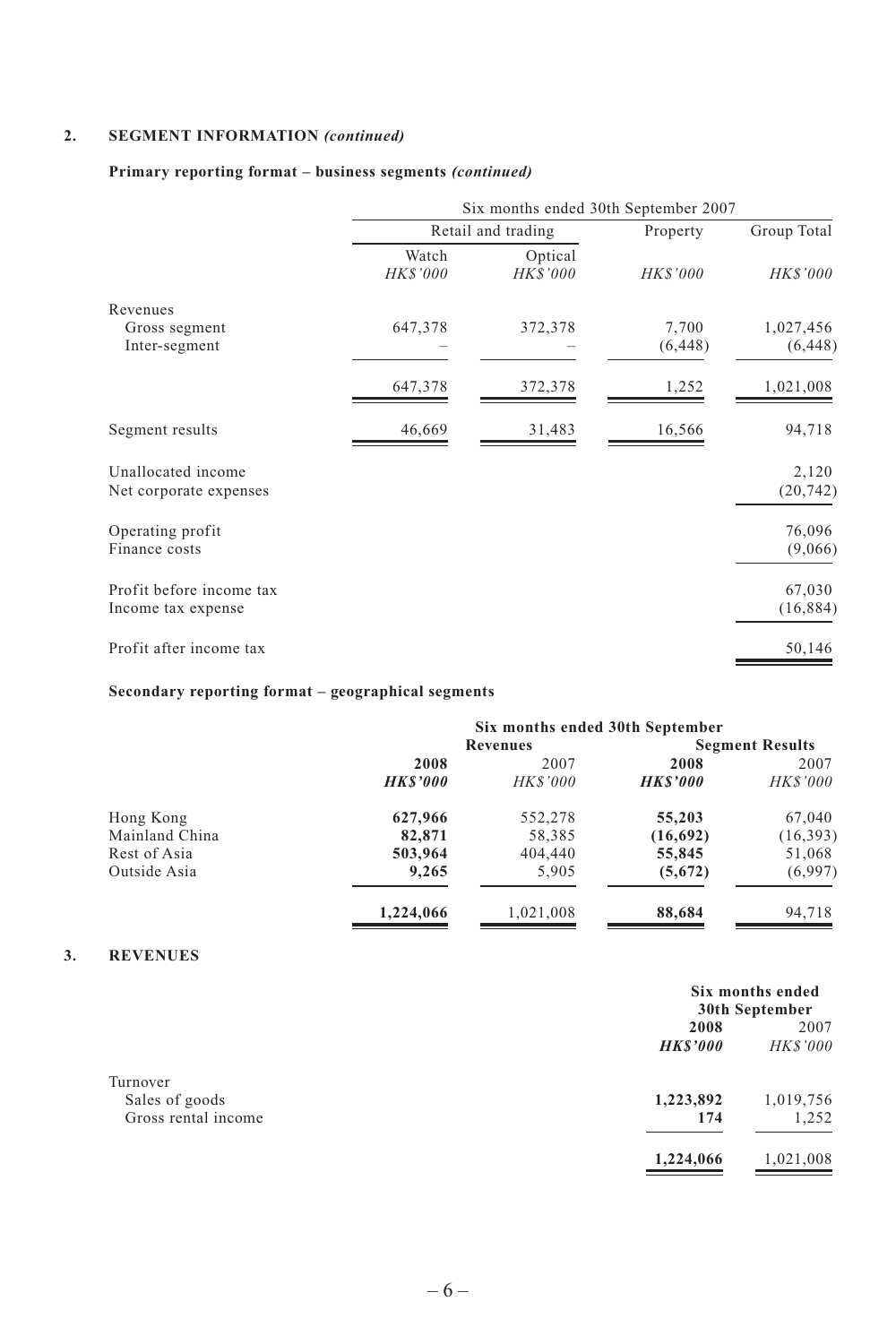#### **4. OTHER LOSS**

|                    |                        | Six months ended<br>30th September |  |
|--------------------|------------------------|------------------------------------|--|
|                    | 2008<br><b>HKS'000</b> | 2007<br><b>HK\$'000</b>            |  |
| Exchange loss, net | (5,570)                | (975)                              |  |

#### **5. OTHER INCOME**

|                                | Six months ended<br>30th September |                 |
|--------------------------------|------------------------------------|-----------------|
|                                | 2008                               | 2007            |
|                                | <b>HKS'000</b>                     | <b>HK\$'000</b> |
| Building management fee income | 1,071                              | 1,410           |
| Interest income                | 1,226                              | 1,917           |
| Sundries                       | 8,001                              | 6,540           |
|                                | 10,298                             | 9,867           |

# **6. EXPENSES BY NATURE**

Expenses included in arriving at the profit before income tax are analysed as follows:

|                                                   | Six months ended<br>30th September |                         |
|---------------------------------------------------|------------------------------------|-------------------------|
|                                                   | 2008<br><b>HKS'000</b>             | 2007<br><b>HK\$'000</b> |
| Depreciation of property, plant and equipment     |                                    |                         |
| $-$ Owned                                         | 42,163                             | 31,523                  |
| $-$ Leased                                        | 705                                | 196                     |
| Amortisation of prepayment of lease premium       | 5,704                              | 4.774                   |
| Loss on disposal of property, plant and equipment | 112                                | 858                     |
| Provision for stocks                              | 3.570                              | 3,087                   |
| Reversal of bad debts provision                   | (123)                              | (18, 584)               |
| Impairment of debtors and bad debts written off   | 742                                | 1.041                   |

# **7. INCOME TAX EXPENSE**

Hong Kong profits tax has been provided at the rate of 16.5% on the estimated assessable profits for the six months ended 30th September 2008 (2007: 17.5%) less relief for available tax losses. Taxation on overseas profits has been calculated on the estimated assessable profits for the six months ended 30th September 2008 at the rates of taxation prevailing in the territories in which the Group operates.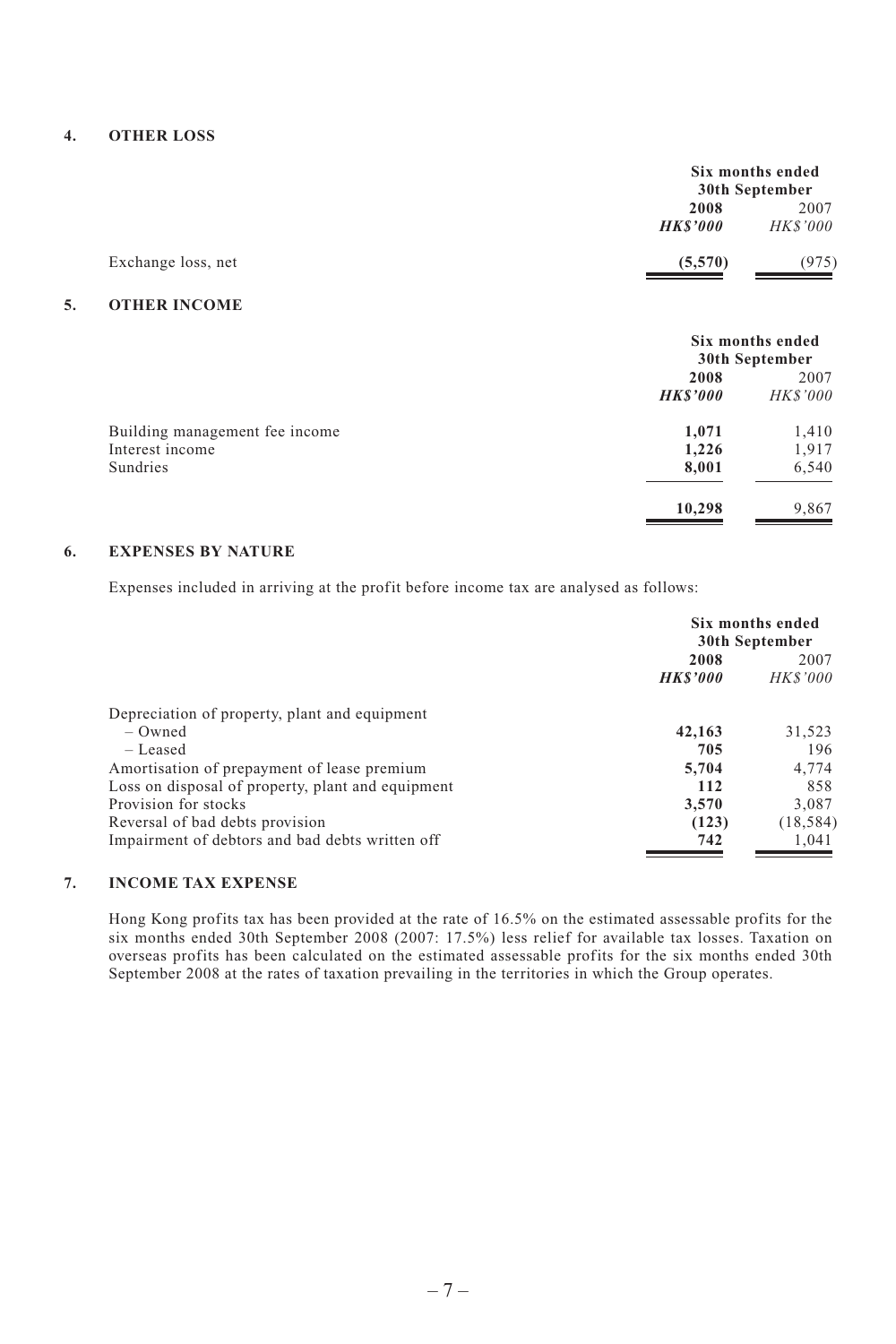#### **7. INCOME TAX EXPENSE** *(continued)*

The amount of income tax charged to the consolidated income statement represents:

|                                                   | Six months ended<br>30th September |                        |
|---------------------------------------------------|------------------------------------|------------------------|
|                                                   | 2008<br><b>HKS'000</b>             | 2007<br><b>HKS'000</b> |
| Current tax                                       |                                    |                        |
| Hong Kong profits tax                             | 10,587                             | 9,829                  |
| Overseas profits tax                              | 12,985                             | 11,978                 |
| Under/(over) provisions in respect of prior years | 431                                | (333)                  |
|                                                   | 24,003                             | 21,474                 |
| Deferred income tax                               | (3, 188)                           | (4,590)                |
| Income tax expense                                | 20,815                             | 16,884                 |

#### **8. DIVIDEND**

|                                                                   |                        | Six months ended<br>30th September |
|-------------------------------------------------------------------|------------------------|------------------------------------|
|                                                                   | 2008<br><b>HKS'000</b> | 2007<br><b>HKS'000</b>             |
| No interim dividend for 2008 (2007: HK\$0.012 per ordinary share) |                        | 11.416                             |

At a meeting held on 17th December 2008, the directors did not propose the payment of interim dividend for the six months ended 30th September 2008 (2007: HK\$0.012 per ordinary share).

#### **9. EARNINGS PER SHARE**

#### **Basic**

Basic earnings per share is calculated by dividing the profit attributable to equity holders of the Company by the weighted average number of ordinary shares in issue during the period.

|                                                                 | Six months ended<br>30th September |                        |
|-----------------------------------------------------------------|------------------------------------|------------------------|
|                                                                 | 2008<br><b>HKS'000</b>             | 2007<br><b>HKS'000</b> |
| Weighted average number of ordinary shares in issue (thousands) | 951,340                            | 951,340                |
| Profit attributable to equity holders of the Company (HK\$'000) | 36,407                             | 49.911                 |
| Basic earnings per share (HK cents)                             | 3.83                               | 5.25                   |

#### **Diluted**

There were no dilutive potential ordinary shares in existence during the six months ended 30th September 2008 and 2007.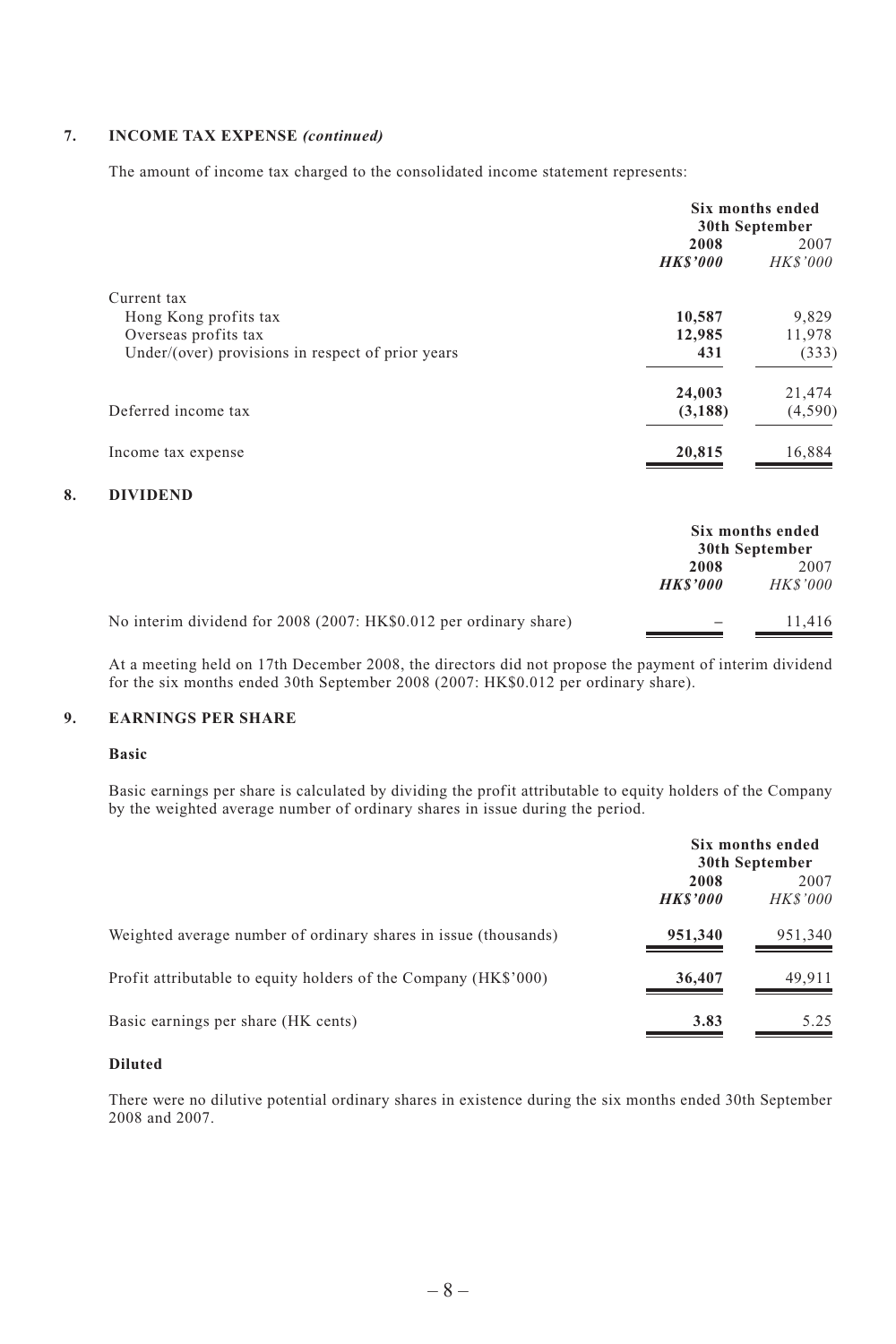# **10. CAPITAL EXPENDITURE**

|                                                                                                                                                     | Goodwill<br>HK\$'000 | <b>Trademarks</b><br>HK\$'000 | <b>Total</b><br>intangible<br>assets<br>HK\$'000 | Property,<br>plant and<br>equipment<br>HK\$'000       | Investment<br>properties<br>HK\$'000 | Prepayment<br>of lease<br>premium<br>HKS'000 |
|-----------------------------------------------------------------------------------------------------------------------------------------------------|----------------------|-------------------------------|--------------------------------------------------|-------------------------------------------------------|--------------------------------------|----------------------------------------------|
| Opening net book amount<br>as at 1st April 2008<br><b>Additions</b><br><b>Exchange differences</b><br><b>Disposals</b><br>Depreciation/amortisation | 7,677<br>(271)       | 17,207<br>(57)                | 24,884<br>(328)                                  | 228,328<br>44,881<br>(4,315)<br>(123)<br>(42, 868)    | 2,100<br>38,594                      | 205,489<br>(5,317)<br>(5,704)                |
| Closing net book amount<br>as at 30th September 2008                                                                                                | 7,406                | 17,150                        | 24,556                                           | 225,903                                               | 40,694                               | 194,468                                      |
| Opening net book amount<br>as at 1st April 2007<br>Additions<br>Exchange differences<br>Disposals<br>Depreciation/amortisation                      | 6,197<br>242         | 16,830<br>108                 | 23,027<br>350                                    | 192,209<br>45,253<br>(1, 726)<br>(1,650)<br>(31, 719) | 1.300                                | 152,974<br>1,446<br>(4,795)<br>(4, 774)      |
| Closing net book amount<br>as at 30th September 2007                                                                                                | 6,439                | 16,938                        | 23,377                                           | 202,367                                               | 1,300                                | 144,851                                      |
| Additions<br>Exchange differences<br>Disposals<br>Depreciation/amortisation<br>Fair value gains                                                     | 1,238                | 269                           | 1,507                                            | 74,977<br>7,797<br>(13,689)<br>(43, 124)              | 800                                  | 63,400<br>5,940<br>(3,735)<br>(4,967)        |
| Closing net book amount<br>as at 31st March 2008                                                                                                    | 7,677                | 17,207                        | 24,884                                           | 228,328                                               | 2,100                                | 205,489                                      |

#### **11. DEBTORS AND PREPAYMENTS**

The Group allows an average credit period of 60 days to its trade debtors. Included in debtors and prepayments are trade debtors (net of impairment of debtors) with the following aging analysis:

|                                         | 30th September<br>2008 | 31st March<br>2008 |
|-----------------------------------------|------------------------|--------------------|
|                                         | <b>HKS'000</b>         | <b>HKS'000</b>     |
| Trade debtors                           |                        |                    |
| Below 60 days                           | 70,372                 | 58,482             |
| Over 60 days                            | 100,429                | 140,161            |
|                                         | 170,801                | 198,643            |
| Deposits, prepayments and other debtors | 210,138                | 207,604            |
|                                         | 380,939                | 406,247            |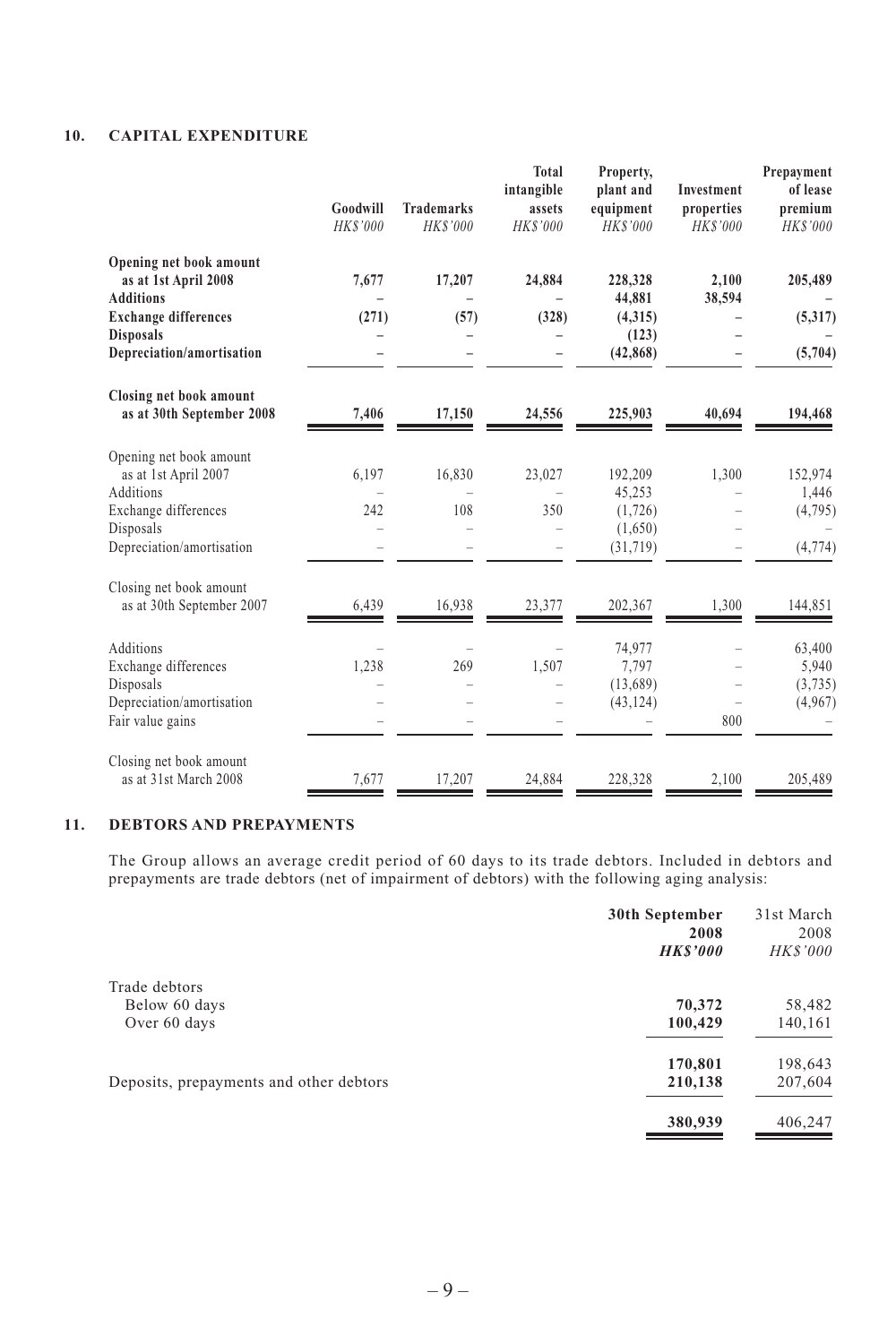### **12. SHARE CAPITAL**

 **Number of shares of HK\$0.1 each**

Issued and fully paid:

| At 30th September 2007, 1st April 2008 and 30th September 2008 | 951,340,023 |
|----------------------------------------------------------------|-------------|
|----------------------------------------------------------------|-------------|

*Note:*

No share options were exercised, granted or lapsed during the six months ended 30th September 2008 and the year ended 31st March 2008.

# **13. CREDITORS AND ACCRUALS**

|                              | 30th September<br>2008 | 31st March<br>2008 |
|------------------------------|------------------------|--------------------|
|                              | <b>HKS'000</b>         | <b>HKS'000</b>     |
| Trade creditors              |                        |                    |
| Below 60 days                | 164,990                | 121,880            |
| Over 60 days                 | 138,336                | 170,665            |
|                              | 303,326                | 292,545            |
| Other creditors and accruals | 162,247                | 184,122            |
|                              | 465,573                | 476,667            |

# **14. BORROWINGS**

|                                                                  | 30th September |                        | 31st March              |
|------------------------------------------------------------------|----------------|------------------------|-------------------------|
|                                                                  | <b>Note</b>    | 2008<br><b>HKS'000</b> | 2008<br><i>HK\$'000</i> |
| Bank loans                                                       | (a)            | 560,481                | 467,983                 |
| Obligations under finance leases                                 | (b)            | 2.079                  | 2,409                   |
|                                                                  |                | 562,560                | 470,392                 |
| Amount repayable within one year included in current liabilities |                | (396, 774)             | (325, 440)              |
|                                                                  |                | 165,786                | 144,952                 |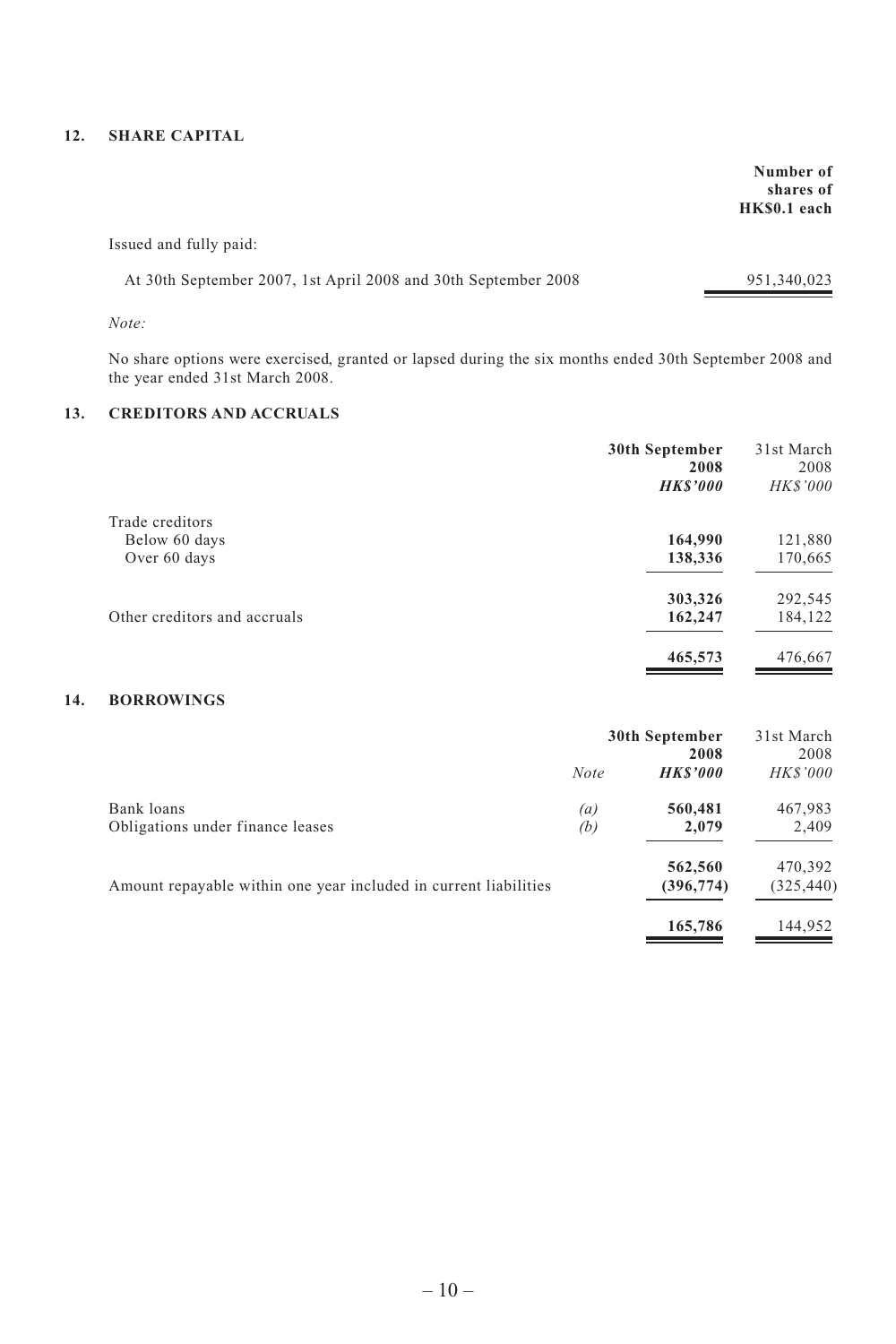#### **14. BORROWINGS** *(continued)*

*Note:*

(a) The Group's bank loans are repayable as follows:

|                       | 30th September<br>2008 | 31st March<br>2008 |
|-----------------------|------------------------|--------------------|
|                       | <b>HKS'000</b>         | <b>HK\$'000</b>    |
| Within 1 year         | 396,066                | 324,689            |
| Between 1 and 2 years | 65,440                 | 54,980             |
| Between 2 and 5 years | 40,791                 | 41,507             |
| Over 5 years          | 58,184                 | 46,807             |
|                       | 560,481                | 467,983            |

Included in bank loans as at 30th September 2008 are secured borrowings amounted to HK\$243,587,000 (31st March 2008: HK\$204,007,000), which are secured by land and buildings of the Group and corporate guarantees provided by the Company and certain subsidiaries.

(b) The obligations under finance leases are payable as follows:

|     |                                                               | 30th September<br>2008 | 31st March<br>2008 |
|-----|---------------------------------------------------------------|------------------------|--------------------|
|     |                                                               | <b>HKS'000</b>         | HK\$'000           |
|     | Within 1 year                                                 | 823                    | 884                |
|     | Between 1 and 2 years                                         | 767                    | 739                |
|     | Between 2 and 5 years                                         | 737                    | 1,067              |
|     | Over 5 years                                                  | 8                      | 29                 |
|     |                                                               | 2,335                  | 2,719              |
|     | Future finance charges on finance leases                      | (256)                  | (310)              |
|     | Present value of finance lease liabilities                    | 2,079                  | 2,409              |
|     | The present value of finance lease liabilities is as follows: |                        |                    |
|     | Within 1 year                                                 | 708                    | 751                |
|     | Between 1 and 2 years                                         | 690                    | 649                |
|     | Between 2 and 5 years                                         | 678                    | 986                |
|     | Over 5 years                                                  | 3                      | 23                 |
|     |                                                               | 2,079                  | 2,409              |
| 15. | <b>COMMITMENTS</b>                                            |                        |                    |
|     |                                                               | 30th September         | 31st March         |
|     |                                                               | 2008                   | 2008               |
|     |                                                               | <b>HKS'000</b>         | <b>HK\$'000</b>    |
|     | Capital commitments for property, plant and equipment:        |                        |                    |
|     | Contracted but not provided for                               | 2,911                  | 907                |
|     | Authorised but not contracted for                             |                        | 612                |
|     |                                                               |                        |                    |

**2,911** 1,519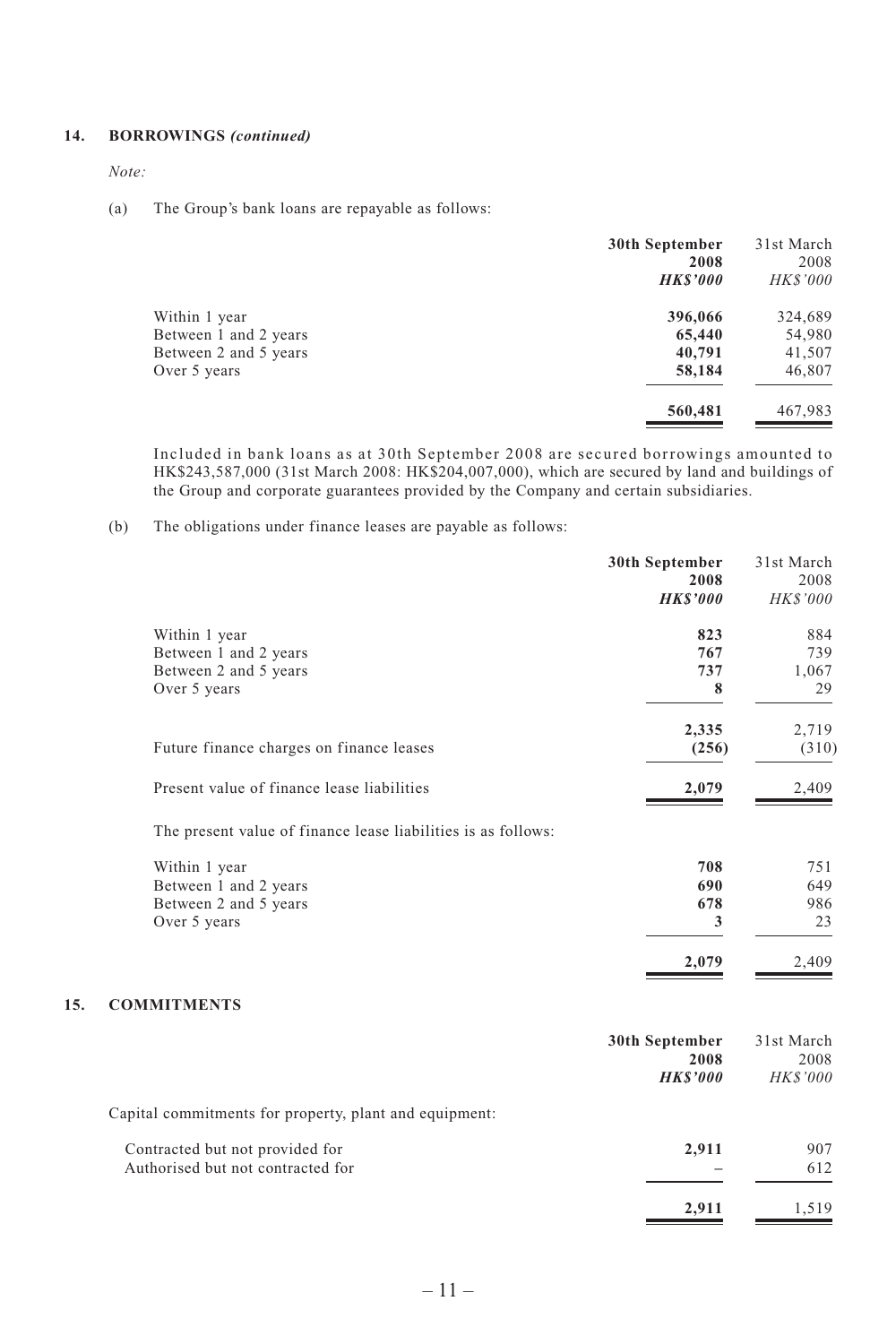#### **16. RELATED PARTY TRANSACTIONS**

The ultimate holding company of the Group is Yee Hing Company Limited ("Yee Hing") (incorporated in Hong Kong).

The following is a summary of the significant related party transactions carried out in the normal course of the Group's business:

(i) Sales of goods and services/advances to related companies

|                                                        | Six months ended<br>30th September |                |
|--------------------------------------------------------|------------------------------------|----------------|
|                                                        | 2008                               | 2007           |
|                                                        | <b>HKS'000</b>                     | <b>HKS'000</b> |
| Interest income from a related company <i>(note 1)</i> |                                    | 727            |
| Service income from a related company <i>(note 2)</i>  | 1.071                              | 1.020          |

- *Note 1* Interest income is charged at 3% per annum on the balance owned by Bangkok Land Public Company Limited ("Bangkok Land"). The chairman of the Company, Mr. Wong Chong Po, is also the chairman of Bangkok Land. The balance was fully repaid in August 2007.
- *Note 2* Stelux Properties Agency Limited ("SPAL"), a wholly-owned subsidiary of the Group entered into agreement (the "Services Agreement') with Mengiwa Property Investment Limited ("MPIL") a wholly-owned subsidiary company of Yee Hing, for the provision of the following services ("Services"):
	- (a) contract administration with respect to contracts entered into between MPIL and third parties from time to time;
	- (b) property agency liaison and tenancy management;
	- (c) management of the property manager of Stelux House; and
	- (d) other miscellaneous administrative services.

Duration of the Services Agreement was from 30th March 2006 to 31st March 2008. The fee was agreed at HK\$170,000 per calendar month during the duration of the Services Agreement.

On 19th December 2007, SPAL entered into a renewal services agreement (the "Renewal Services Agreement") with MPIL for the provision of the Services for the period from 1st April 2008 to 31st March 2010. The fee was agreed at HK\$178,500 per calendar month during the duration of the Renewal Services Agreement.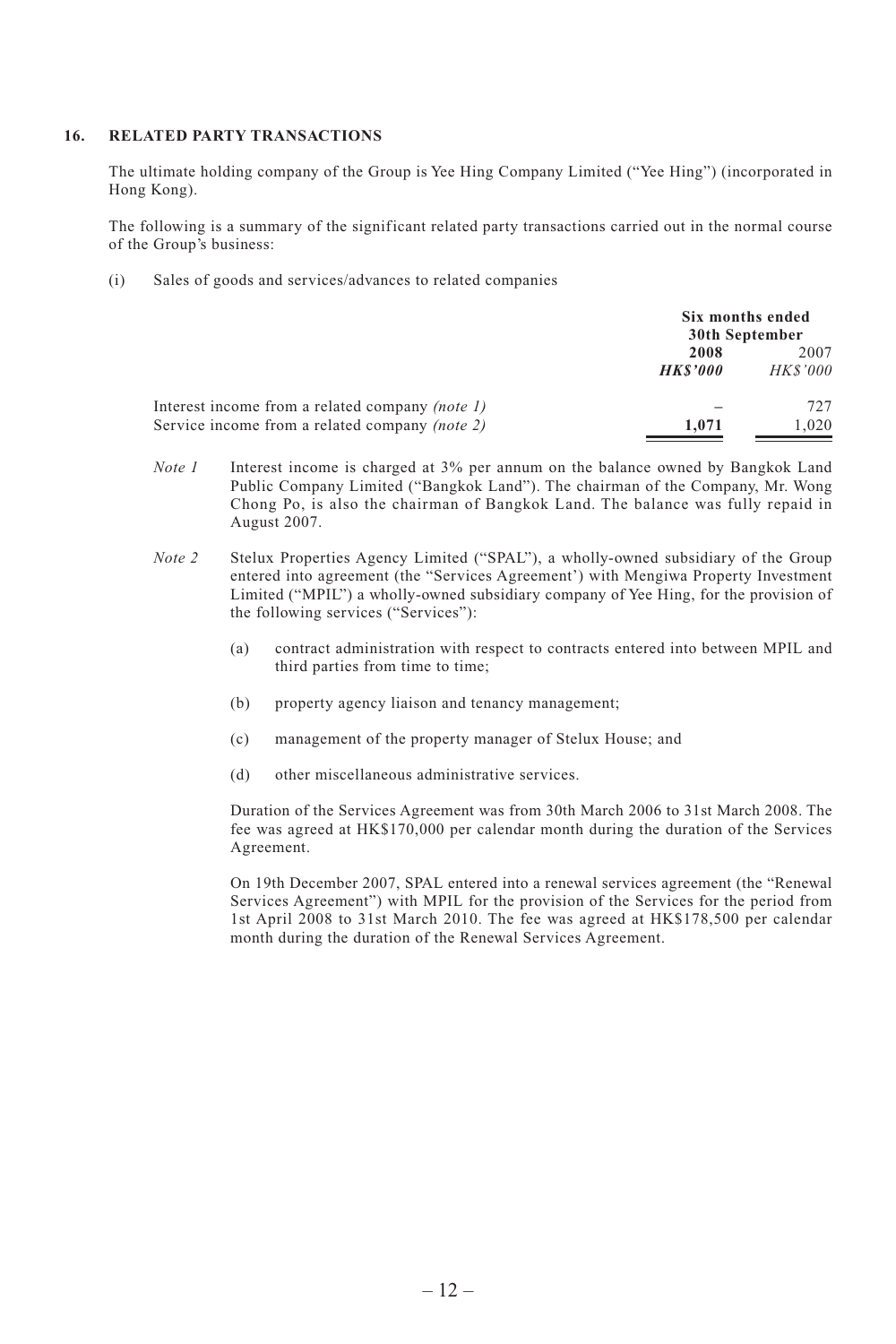#### **16. RELATED PARTY TRANSACTIONS** *(continued)*

(ii) Purchases of goods and services from related companies

|                                                    |                | Six months ended<br>30th September |  |
|----------------------------------------------------|----------------|------------------------------------|--|
|                                                    | 2008           | 2007                               |  |
|                                                    | <b>HKS'000</b> | <b>HK\$'000</b>                    |  |
| Purchases of goods                                 | 6.177          | 4.001                              |  |
| Rental expenses to related companies <i>(note)</i> | 6.014          | 5.058                              |  |

#### *Note:*

On 22nd July 2008, Thong Sia Company (Singapore) Pte Limited, as tenant has entered into a tenancy agreement with Mengiwa Pte Ltd to record the renewal lease of office premises and showroom in Singapore for the period from 1st July 2008 to 30th June 2010. Rental paid for the six months ended 30th September 2008 amounted to HK\$1,970,000 (2007: HK\$1,088,000).

On 19th December 2007, Stelux Holdings Limited, as tenant has entered into tenancy agreements with MPIL, which is the landlord of Stelux House, to record the terms of the renewal lease and new lease of certain units and car-parking spaces of Stelux House for the period from 19th December 2007 to 31st March 2010. Rental paid for the six months ended 30th September 2008 amounted to HK\$2,401,000 (2007: HK\$2,238,000)

On 19th July 2006, Thong Sia Watch Company Limited, as tenant has entered into a tenancy agreement with MPIL to lease certain units and car-parking spaces of Stelux House for the period from 19th July 2006 to 31st March 2009. Rental paid for the six months ended 30th September 2008 amounted to HK\$742,000 (2007: HK\$839,000)

On 22nd July 2008, certain subsidiaries of the Company in Hong Kong, as tenants have entered into tenancy agreements with Thong Sia Company Limited and Active Lights Company Limited for the period from 1st July 2008 to 31st March 2010 at an aggregated monthly rent of HK\$71,000. Rental paid for the six months ended 30th September 2008 amounted to HK\$430,000 (2007: HK\$430,000).

During the six months ended 30th September 2008, the subsidiaries of the Company in Thailand incurred rental payable of HK\$471,000 (2007: HK\$463,000) to related companies for the lease of office premises and warehouses under the terms mutually agreed between the parties.

(iii) Period/year-end balances arising from interest income, service income, purchases of goods and rental expenses

|      |                                                                                                     | 30th September<br>2008<br><b>HKS'000</b> | 31st March<br>2008<br><b>HK\$'000</b> |
|------|-----------------------------------------------------------------------------------------------------|------------------------------------------|---------------------------------------|
|      | Trading balances receivable from related companies<br>Trading balances payable to related companies | 4,647<br>12,440                          | 5,551<br>12,731                       |
| (iv) | Key management compensation                                                                         |                                          |                                       |
|      |                                                                                                     | Six months ended<br>30th September       |                                       |
|      |                                                                                                     | 2008<br><b>HKS'000</b>                   | 2007<br><b>HKS'000</b>                |
|      | Salaries and other short-term employee benefits<br>Other long-term benefits                         | 6,746<br>120                             | 7,394<br>114                          |
|      |                                                                                                     | 6.866                                    | 7,508                                 |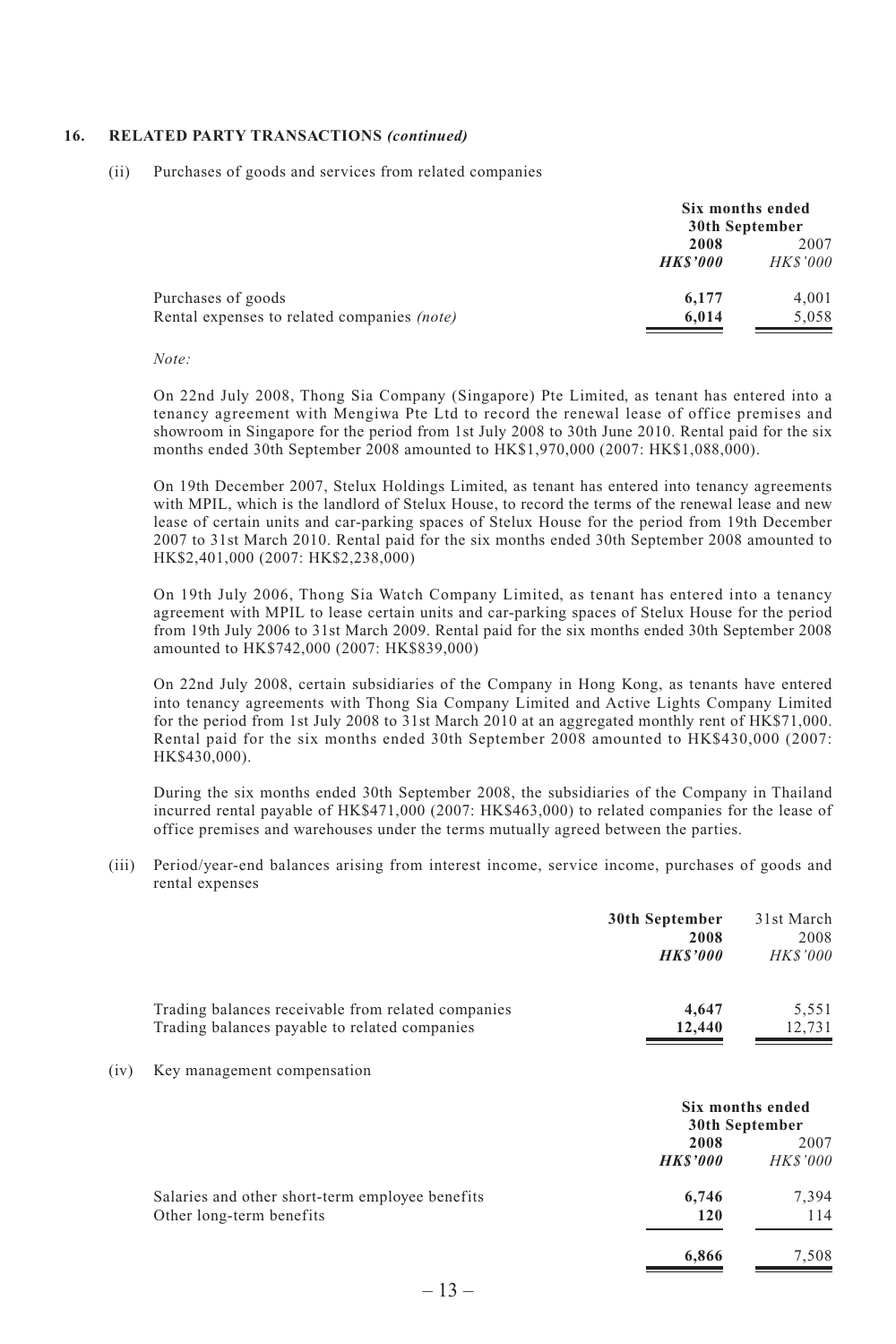# **MANAGEMENT DISCUSSION AND ANALYSIS**

# **REVIEW OF GROUP OPERATIONS**

The Group announces a profit attributable to shareholders after tax and minority interest of HK\$36 million for the first six months ended 30th September 2008 compared to HK\$50 million for the same period last year. Group turnover was up 20% standing at HK\$1.2 billion compared to HK\$1 billion over the corresponding period.

Taking into account the reversal of bad debts provision of HK\$18 million (included in the profit for the first six months of last year) and a one off deduction of exchange loss of HK\$4 million due to the restructuring of an intermediate holding company (included in the profit reported for the first six months of this year), performance for the period under review actually improved by around 25%.

EBIT from the Group's core watch and optical businesses stood at HK\$89 million up by 14%.

The sharp downturn of the overall business environment since October this year has markedly affected retail sentiment. The Directors have therefore adopted a prudent approach and proposed that no interim dividend be payable for the period under review. However should business conditions allow, it is the Board's intention to propose a resumption of dividend payment as soon as possible.

# **WATCH RETAIL BUSINESS**

The Group's watch retail business, namely, "CITY CHAIN", "moments", "CITHARA" and "C<sup>2</sup>" reported healthy growth in both EBIT and turnover of 28% and 27% respectively.

Operations in Hong Kong and Macau returned an EBIT of HK\$27 million, increasing by 48%, with turnover increasing almost 30% as the momentum brought on by reengineering the "look and feel" of "CITY CHAIN" stores and the introduction of new concept stores took effect.

During the period under review, severe inflationary pressures brought on by high oil prices and exchange rate fluctuations seriously impacted our South East Asian operations and mixed results were reported.

In Singapore, turnover grew by 27% but EBIT was down 21% at HK\$3 million due to the combined effect of higher operating costs and an exchange loss.

Exchange loss dragged down the EBIT reported by our Malaysian operations, which otherwise would have seen same period EBIT growth of almost 36%. An EBIT of HK\$7 million close to that of the previous period last year was reported and turnover was up 47%.

Our Thai operations returned a 16% increase in EBIT of almost HK\$13 million managing to maintain turnover, notwithstanding the political turmoil, exchange loss and underlying severe inflation.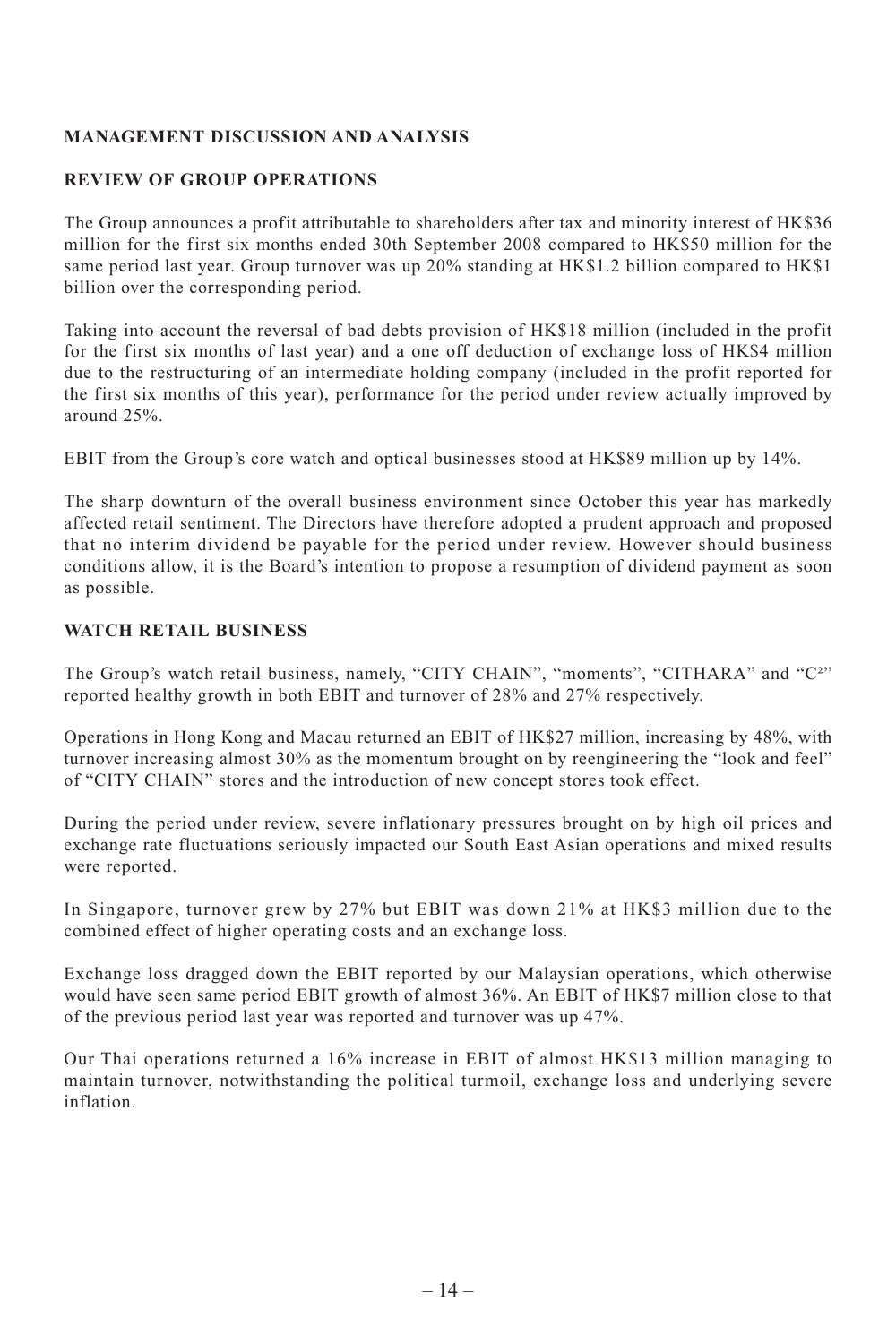Our mainland operations, which have grown significantly over the last few years remain a key market for future growth. We now operate through three strategically located regional offices in Beijing, Shanghai and Guangzhou, with each office overseeing respective operations in Northern China, Central China and Southern China. Overall, turnover grew more than 30%, compared to the corresponding period last year. With our operations in Southern and Central China beginning to mature, performance will continue to improve. For the period under review, a loss of HK\$13 million was reported, about a million more than the same period last year, largely attributable to costs related to the opening of new shops and, particularly, our new regional office in Beijing.

For the next 12 to 18 months, shop numbers in all regions except Mainland China will be maintained at about current levels and non-performing shops will be substituted by new shops with better earning potential. In Mainland China, shop expansion will continue but at a more moderate pace. We do not have plans to add other regional offices in Mainland China until breakeven results are achieved.

# **OPTICAL RETAIL BUSINESS**

The Group's optical retail business posted an EBIT of HK\$23 million with turnover growth of 13%.

Hong Kong and Macau reported a small increase in turnover growth but a fall in EBIT. EBIT stood at around HK\$21 million down almost 29% compared to the same period last year. Intense market competition that saw gross margins slip and the start up costs of our new concept shops were contributing factors.

As it takes a longer time to build an optical concept shop compared to an equivalent watch concept shop and in view of the difficult market conditions, most concept shops have now been changed to "Optical 88" shops. We have since seen significant improvements in performance from these shops.

To a similar extent as our watch retail business, severe inflation spurred by spiraling high oil prices largely affected our customers' purchasing powers thus impacting turnover growth in Singapore, Malaysia and Thailand. Therefore, expected strong turnover growth, particularly from new shops, did not fully materialize. Exchange rate fluctuations also impacted. Due to these factors, mixed results were reported.

Our operations in Singapore returned a turnover growth of 26% and breakeven results.

In Malaysia, where our optical business is still developing and shop numbers nearly doubled compared to the same period last year, a turnover growth of 73% was insufficient to offset related costs and a small loss was reported.

In Thailand, where political instability has been rife, our optical operations returned a 14% increase in turnover and further reported an EBIT of HK\$7 million, a 11% increase.

The turnover of our optical operations in Mainland China (which remains a key market for future growth) grew a robust 80% and losses have narrowed by around HK\$1 million to HK\$3 million.

For shop expansion, we will adopt a similar policy as our watch retail business.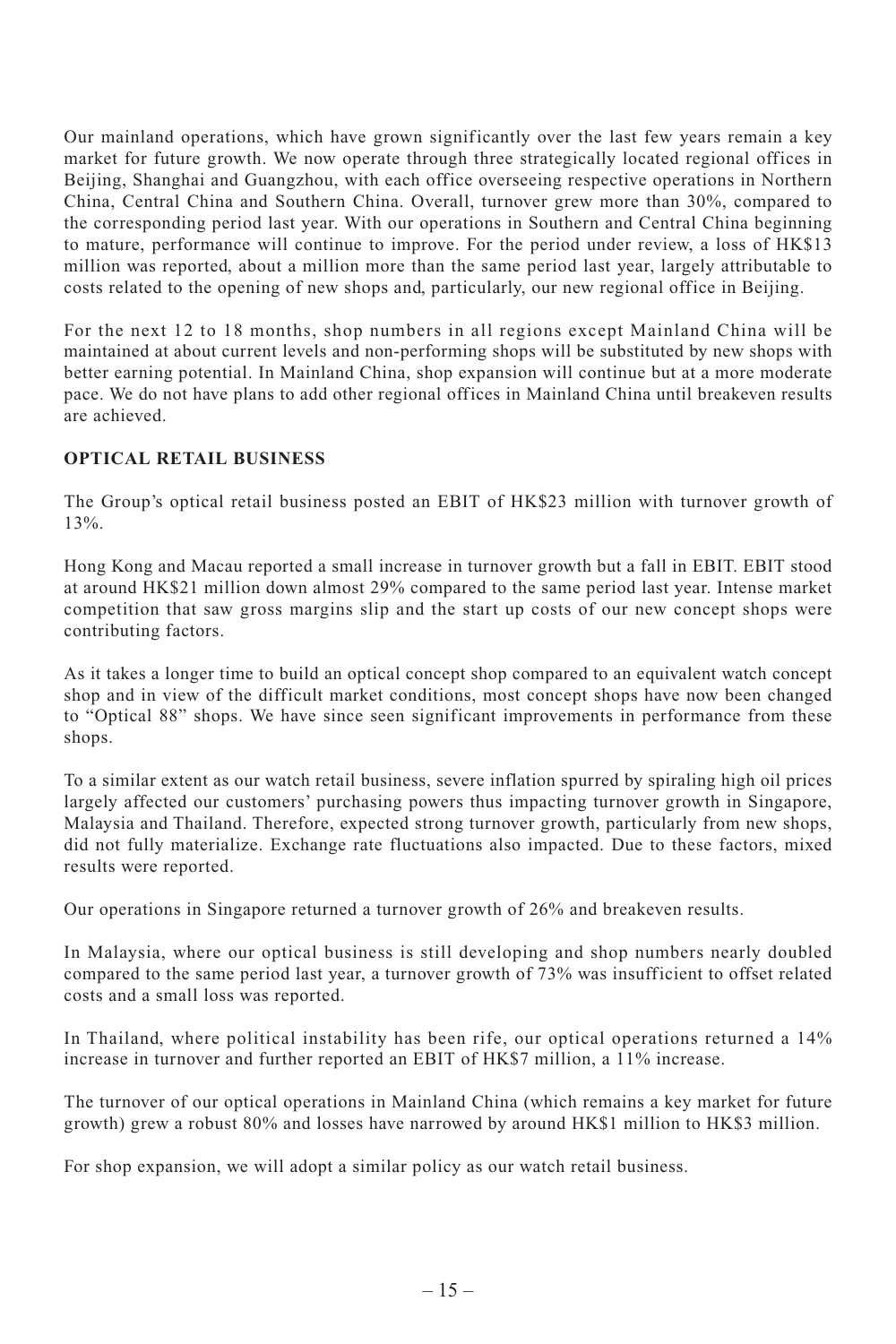# **WATCH EXPORT ASSEMBLY AND WHOLESALE TRADING**

Our watch export, assembly and wholesale trading operations recorded an EBIT of nearly HK\$29 million, up 62%. Turnover increased by 14%.

Performance of our export arm improved and a small profit was reported. However with the sudden downturn in markets such as US, Europe and Japan, certain cost rationalization measures were recently undertaken.

Improved results were seen at our watch assembly unit that produces watches for the Group.

Delivery problems with the "MICROTOR" movement continued to plague Universal Geneve and a loss of nearly HK\$10 million was made. The results were disappointing. In view of the current global crisis, the Board intends to arrive at a decision with the expectation that the performance of this subsidiary will not continue to affect the Group's future results.

The Thong Sia Division, our wholesale arm operating in Hong Kong, Singapore, Malaysia and Taiwan performed to expectations reporting increases in EBIT and turnover of 24% and 12% respectively. The next six months will be quite challenging for this Division as the credit crunch bites and the recovery of receivables from customers may be affected. As we continue to closely monitor receivables, tighter credit control measures are already in place.

# **OUTLOOK**

With the sharp turnaround in business sentiment around October this year, the momentum from last year carried through into the first three months of the Group's businesses this financial year has slowed down considerably. Since November/December this year, consumer sentiment in China has also slowed down. These difficult market conditions are likely to persist over some period of time.

In response, aggressive cost control and inventory control measures have been put in place. Moreover, the Board's decision not to propose an interim dividend for the period under review so as to conserve cash will also enable us to benefit from this crisis should opportunities arise.

Despite the prevailing gloom, we remain confident of maintaining the Group's competitive edge and its leading market positions in the watch and optical businesses. This, we believe will be done by implementing carefully planned growth strategies – firstly, for longer term brand development continuing to build up our higher profit margin house brands and secondly, moderately growing our businesses on the Mainland market where, in this respect, the recently announced stimulus package by the Chinese Government to encourage domestic consumption will complement our growth strategy.

# **FINANCE**

The Group's gearing ratio at balance sheet date was 45% (at 31st March 2008: 36%), which was calculated based on the Group's net debt of HK\$386 million (at 31st March 2008: HK\$304 million) and shareholders' funds of HK\$853 million (at 31st March 2008: HK\$843 million). The Group's net debt was calculated based on the Group's borrowings of HK\$563 million (at 31st March 2008: HK\$470 million) less the Group's bank balances and cash of HK\$177 million (at 31st March 2008: HK\$166 million). Of the Group's borrowings at balance sheet date, HK\$397 million (at 31st March 2008: HK\$325 million) were repayable within 12 months.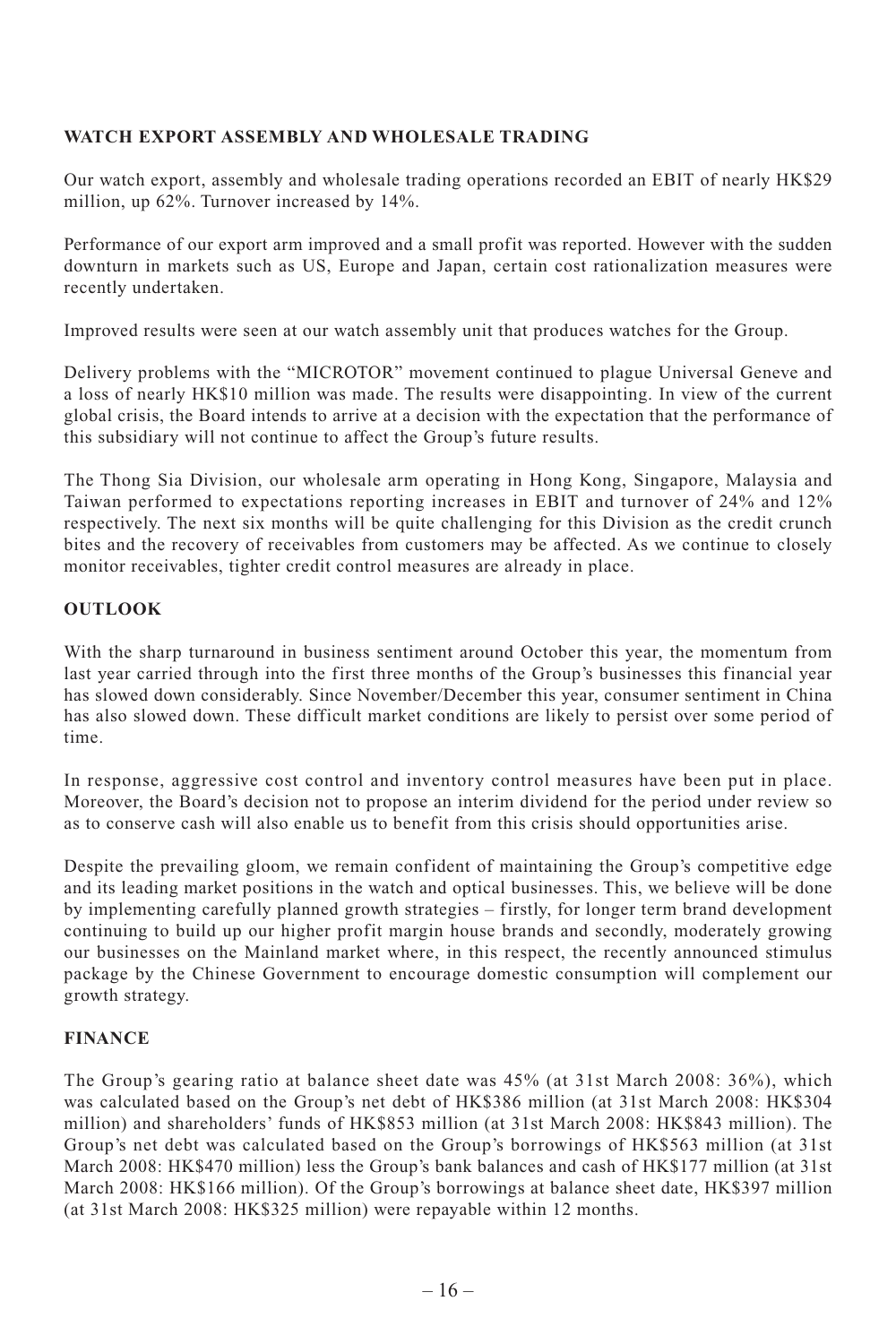Of the Group's borrowings, 5% (at 31st March 2008: 2%) were denominated in foreign currencies. The Group's bank borrowings denominated in Hong Kong Dollars were on a floating rate basis at either bank prime lending rates or short term inter-bank offer rates.

The Group does not engage in speculative derivative trading.

The Group enters into forward foreign exchange contracts when it is deemed appropriate as hedges against its foreign currency exposures. The forward foreign exchange contracts are used to settle trade creditors and operating expenses. The hedging activities are regularly reviewed by the Group.

As at 30th September 2008, the Group does not have any significant contingent liabilities.

The Group does not have plans for material investments or capital assets.

### **CAPITAL STRUCTURE OF THE GROUP**

There was no change in the capital structure of the Group during the period.

#### **SHARE OPTIONS**

On 9th March 2005, a new share option scheme, replacing the previous scheme, for the employees, officers and directors of the Company and its subsidiary companies (the "Share Option Scheme") was approved and adopted by the shareholders. Details of the terms of the Share Option Scheme were disclosed in the Group's Annual Report 2008. No option was granted during the period and there was no option outstanding as at 30th September 2008. As at 30th September 2008, the total number of ordinary shares available for issue in the remaining life of the Share Option Scheme was 95,134,002.

# **CHANGES IN THE COMPOSITION OF THE GROUP**

There was no change in the composition of the Group during the period.

# **NUMBER AND REMUNERATION OF EMPLOYEES, REMUNERATION POLICIES, BONUS AND TRAINING SCHEMES**

The Group's remuneration policies are reviewed on a regular basis and remuneration packages are in line with market practices in the relevant countries where the Group operates. As of 30th September 2008, the Group had 3,084 (at 30th September 2007: 2,888) employees.

# **DETAILS OF THE CHARGES ON GROUP ASSETS**

At 30th September 2008, certain of the Group's property, plant and equipment amounting to HK\$59 million (at 31st March 2008: HK\$59 million), investment property amounting to HK\$39 million (at 31st March 2008: nil) and leasehold land amounting to HK\$150 million (31st March 2008: HK\$156 million) were pledged to secure banking facilities granted to the Group.

# **INTERESTS OF DIRECTORS AND CHIEF EXECUTIVES**

Mr Wong Chong Po, Mr Joseph C. C. Wong, Mr Anthony Chu Kai Wah and Mr Vincent Lau Tak Bui are eligible to an annual bonus determinable under the terms of an executive bonus scheme with respect to the management of the Group. Provision for the executive bonus in respect of the directors eligible under the Executive Bonus Scheme for the six months ended 30th September 2008 amounted to HK\$2,638,000 (2007: HK\$3,617,000).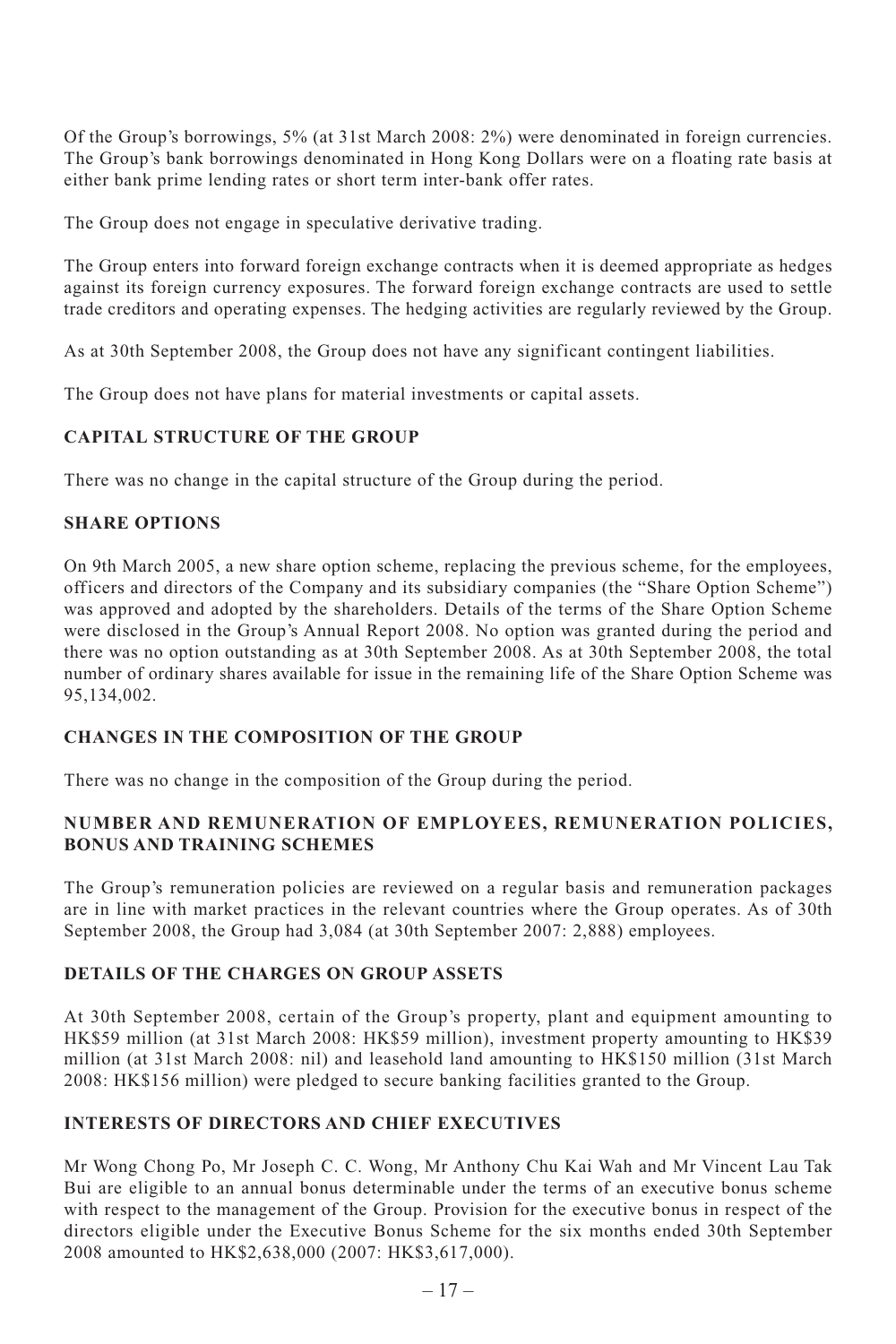#### **INTERESTS OF DIRECTORS AND CHIEF EXECUTIVES** *(continued)*

As at 30th September 2008, the interests and short positions of the Directors, and the Company's chief executive in the shares, underlying shares and debentures of the Company or any associated corporation (within the meaning of Part XV of the Securities and Futures Ordinance ("SFO")) as recorded in the register required to be kept under Section 352 of the SFO or as otherwise notified to the Company and the Stock Exchange pursuant to the Model Code for Securities Transactions by Directors of Listed Companies were as follows:

#### **(a) The Company – Ordinary shares**

*Long position in shares and underlying shares of the Company*

|                         | Number of shares     |                                                                           |                              |                         |             | Approximate<br>percentage of |
|-------------------------|----------------------|---------------------------------------------------------------------------|------------------------------|-------------------------|-------------|------------------------------|
| Name of Director        | Personal<br>interest | Family<br>interest                                                        | Corporate/<br>trust interest | Other<br>interest       | Total       | issued share<br>capital      |
| Mr Wong Chong Po        | 1,215,000            | $\hspace{1.0cm} \rule{1.5cm}{0.15cm} \hspace{1.0cm} \rule{1.5cm}{0.15cm}$ | 300,069,959<br>(Note 1)      | 308,770,884<br>(Note 2) | 309,985,884 | 32.58                        |
| Mr Joseph C. C. Wong    | 200,592,091          | 10.000                                                                    | 300,069,959<br>(Note 1)      | -                       | 500,672,050 | 52.63                        |
| Mr Chu Kai Wah, Anthony | 2,000,000            |                                                                           |                              | -                       | 2.000.000   | 0.21                         |
| Mr Sakorn Kanjanapas    | 47,452,056           | $\hspace{1.0cm} \rule{1.5cm}{0.15cm} \hspace{1.0cm} \rule{1.5cm}{0.15cm}$ | 300,069,959<br>(Note 1)      | -                       | 347,522,015 | 36.53                        |
| Mr Lau Tak Bui, Vincent | 819,200              |                                                                           |                              |                         | 819.200     | 0.09                         |

*Notes:*

- (1) Yee Hing Company Limited, directly and indirectly through its subsidiaries including Active Lights Company Limited and Thong Sia Company Limited, held 300,069,959 shares of the Company as at 30th September 2008. 55% of the total issued ordinary shares of Yee Hing Company Limited is held by Klayze Holdings Limited, which is the trustee of a discretionary trust (the "Trust"). Mr. Wong Chong Po, Mr. Joseph C.C. Wong and Mr. Sakorn Kanjanapas are the beneficiaries of the Trust and were therefore deemed to be interested in 300,069,959 shares of the Company through the Trust's interest in Yee Hing Company Limited.
- (2) Mr. Wong Chong Po is the executor of the estate of Mr. Wong Chue Meng (the "Estate") and is deemed to be interested in the interests in shares of the Company held by the Estate. As at 30th September 2008, the Estate directly held 8,700,925 shares and is also deemed to be interested in those 300,069,959 shares of the Company held directly or indirectly by Yee Hing Company Limited through the Estate's controlling interest in Dragon Master Investment Limited which owns 45% of the total issued ordinary shares of Yee Hing Company Limited. Mr. Wong Chong Po's deemed interest in such 300,069,959 shares of the Company by virtue of his capacity as the executor of the Estate duplicates his deemed interest through the Trust as described in Note 1 above.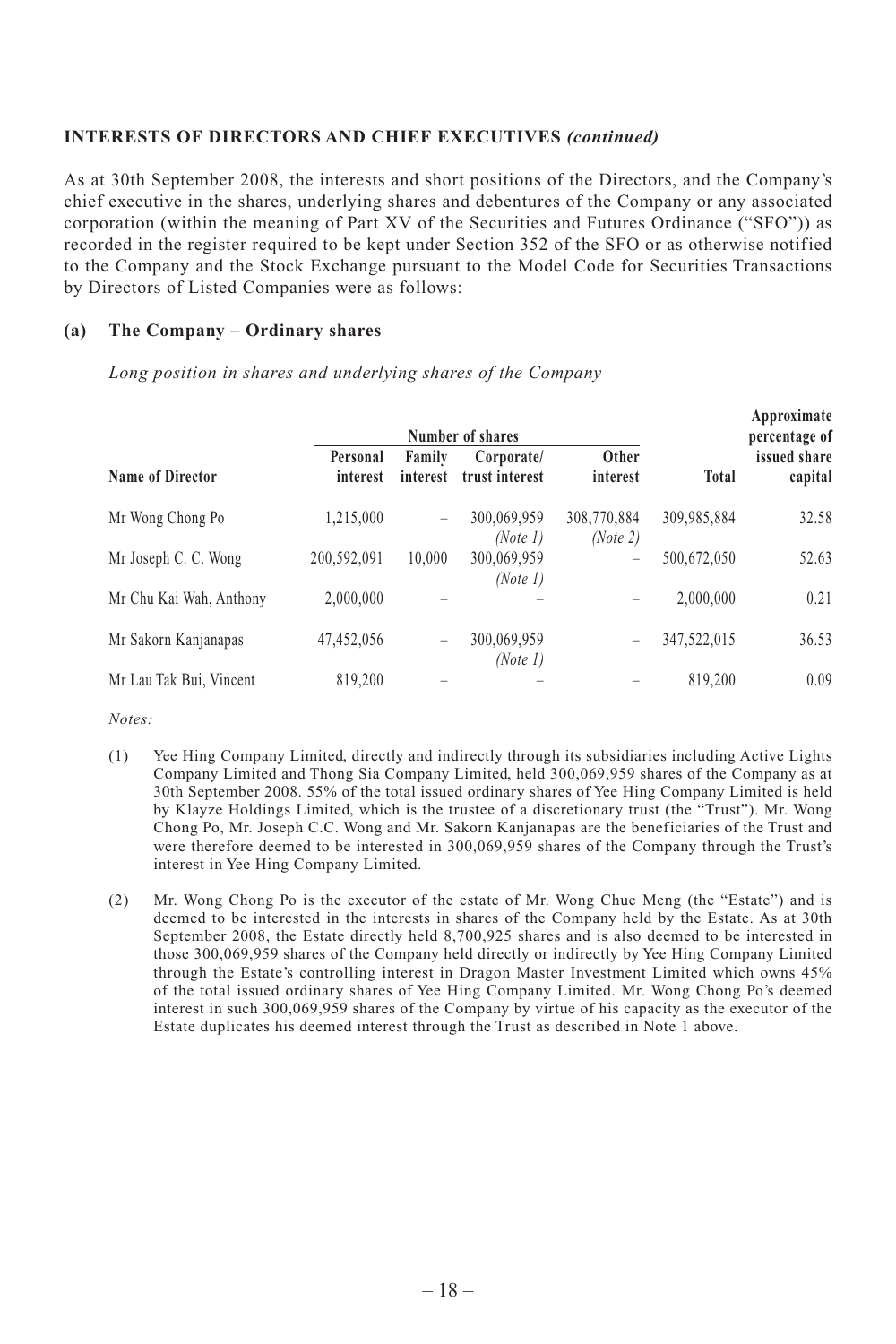#### **INTERESTS OF DIRECTORS AND CHIEF EXECUTIVES** *(continued)*

#### **(b) Subsidiary companies**

|       |                                                                            | Number of shares     |                    | Approximate<br>percentage of |         |                      |
|-------|----------------------------------------------------------------------------|----------------------|--------------------|------------------------------|---------|----------------------|
|       |                                                                            | Personal<br>interest | Family<br>interest | Corporate<br>interest        | Total   | preference<br>shares |
| (i)   | City Chain (Thailand) Company Limited – Preference shares <sup>(1)</sup>   |                      |                    |                              |         |                      |
|       | Mr Wong Chong Po                                                           | 200                  |                    | 208,800                      | 209,000 | 99.52                |
|       | Mr Joseph C. C. Wong                                                       | 200                  |                    | 208,800                      | 209,000 | 99.52                |
|       | Mr Sakorn Kanjanapas                                                       | 200                  |                    | 208,800                      | 209,000 | 99.52                |
| (ii)  | Stelux Watch (Thailand) Company Limited – Preference shares <sup>(2)</sup> |                      |                    |                              |         |                      |
|       | Mr Wong Chong Po                                                           | 600                  |                    |                              | 600     | 16.67                |
|       | Mr Joseph C. C. Wong                                                       | 600                  |                    |                              | 600     | 16.67                |
|       | Mr Sakorn Kanjanapas                                                       | 600                  |                    |                              | 600     | 16.67                |
| (iii) | Optical 88 (Thailand) Company Limited – Preference shares <sup>(3)</sup>   |                      |                    |                              |         |                      |
|       | Mr Wong Chong Po                                                           | 5,000                |                    | 225,000                      | 230,000 | 90.20                |
|       | Mr Joseph C. C. Wong                                                       | 5,000                |                    | 225,000                      | 230,000 | 90.20                |
|       | Mr Sakorn Kanjanapas                                                       | 5,000                |                    | 225,000                      | 230,000 | 90.20                |

*Notes:*

- (1) City Chain (Thailand) Company Limited is a wholly-owned subsidiary of the Company. The preference shares held by certain directors represent preference shares issued by City Chain (Thailand) Company Limited which do not carry any voting rights and which are not entitled to any profit sharing but are only entitled to annual fixed dividends. The corporate interests of each of Mr Wong Chong Po, Mr Joseph C. C. Wong and Mr Sakorn Kanjanapas in 208,800 preference shares duplicate with each other.
- (2) Stelux Watch (Thailand) Company Limited is a wholly-owned subsidiary of the Company. The preference shares held by certain directors represent preference shares issued by Stelux Watch (Thailand) Company Limited which do not carry any voting rights and which are not entitled to any profit sharing but are only entitled to annual fixed dividends.
- (3) Optical 88 (Thailand) Company Limited is a wholly-owned subsidiary of the Company. The preference shares held by certain directors represent preference shares issued by Optical 88 (Thailand) Company Limited which do not carry any voting rights and which are not entitled to any profit sharing but are only entitled to annual fixed dividends. The corporate interests of each of Mr Wong Chong Po, Mr Joseph C. C. Wong and Mr Sakorn Kanjanapas in 225,000 preference shares duplicate with each other.

Save as disclosed above, no directors, chief executive of the Company or their associates have any interest or short positions in the shares or underlying shares of the Company or any of its associated corporations (within the meaning of Part XV of the SFO) as recorded in the register required to be kept under Section 352 of the SFO or as otherwise notified to the Company and the Stock Exchange pursuant to the Model Code for Securities Transactions by Directors of Listed Companies.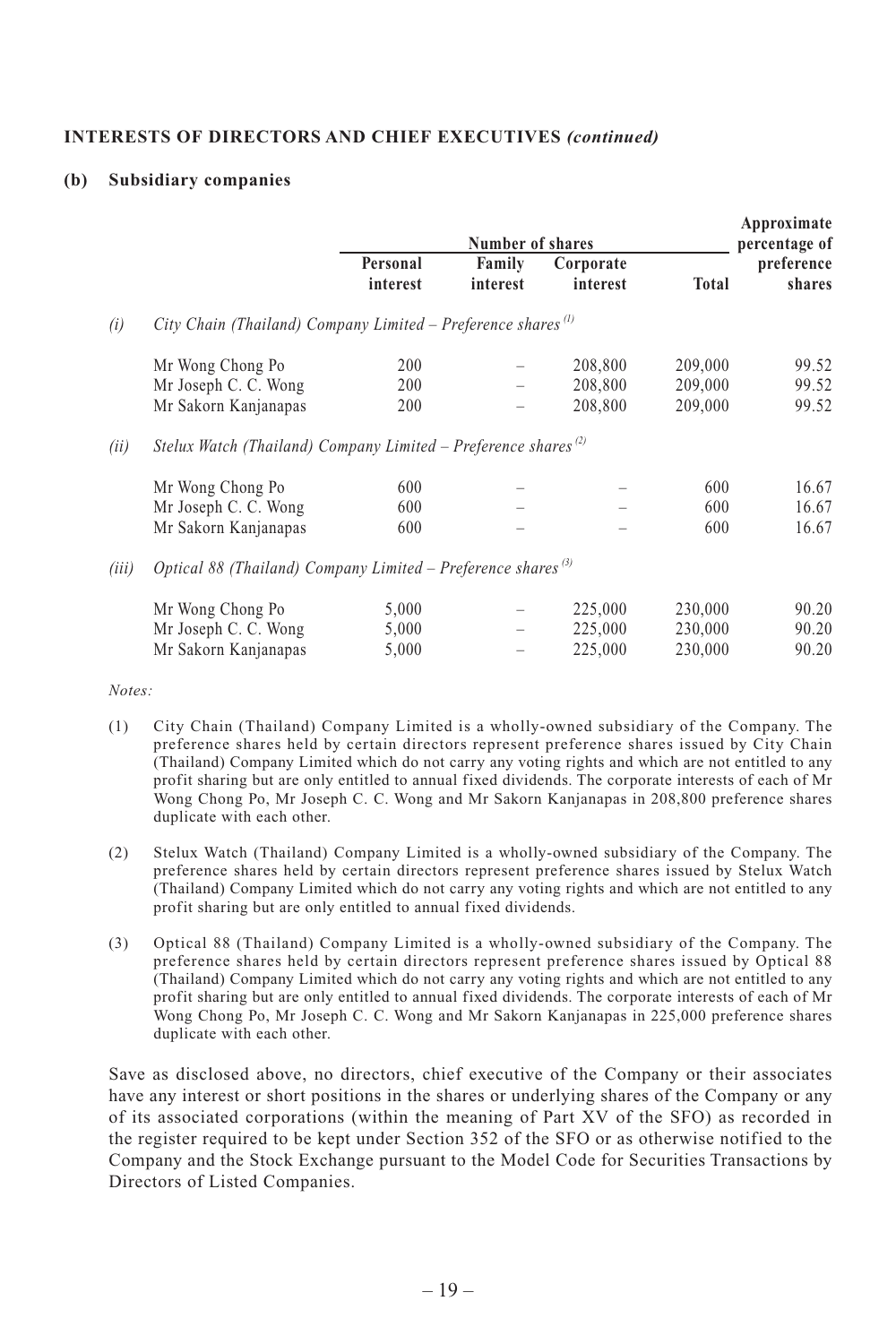#### **INTERESTS OF SHAREHOLDERS DISCLOSEABLE PURSUANT TO THE SFO**

Save as disclosed below, the Directors are not aware of any person (other than a Director or chief executive of the Company or his/her respective associate(s)), who had an interest or short position in the shares or underlying shares of the Company as recorded in the register required to be kept under Section 336 of the SFO as at 30th September 2008:

| Name                                 | Number of shares          | Nature of interest                                        | Approximate<br>percentage of<br>interests $(\% )$ |
|--------------------------------------|---------------------------|-----------------------------------------------------------|---------------------------------------------------|
| Yee Hing Company Limited             | 73,384,105<br>226,685,854 | Beneficial owner<br>Interest of controlled<br>corporation |                                                   |
| Total:                               | 300,069,959               |                                                           | 31.54                                             |
| Dragon Master Investment Limited     | 300,069,959               | Interest of controlled<br>corporation (Note 1)            | 31.54                                             |
| Klayze Holdings Limited              | 300,069,959               | Interest of controlled<br>corporation (Note 2)            | 31.54                                             |
| Active Lights Company Limited        | 135,653,636               | Beneficial owner                                          | 14.26                                             |
| Thong Sia Company Limited            | 91,032,218                | Beneficial owner                                          | 9.57                                              |
| Arisaig Greater China Fund Limited   | 90,000,000                | Beneficial owner                                          | 9.46                                              |
| Arisaig Partners (Mauritius) Limited | 90,000,000                | Investment manager (Note 3)                               | 9.46                                              |
| Cooper Lindsay William Ernest        | 90,000,000                | Interest of controlled<br>corporation (Note 3)            | 9.46                                              |
| Mr Chaiyasit Kanjanapas              | 85,303,000                | Beneficial owner                                          | 8.97                                              |

*Notes:*

(1) Dragon Master Investment Limited holds 45% of the total issued ordinary shares of Yee Hing Company Limited.

(2) Klayze Holdings Limited holds 55% of the total issued ordinary shares of Yee Hing Company Limited.

(3) Cooper Lindsay William Ernest has a controlling interest in Arisaig Partners (Mauritius) Ltd. which is the fund manager of Arisaig Greater China Fund.

All interests disclosed above represent long positions in shares of the Company.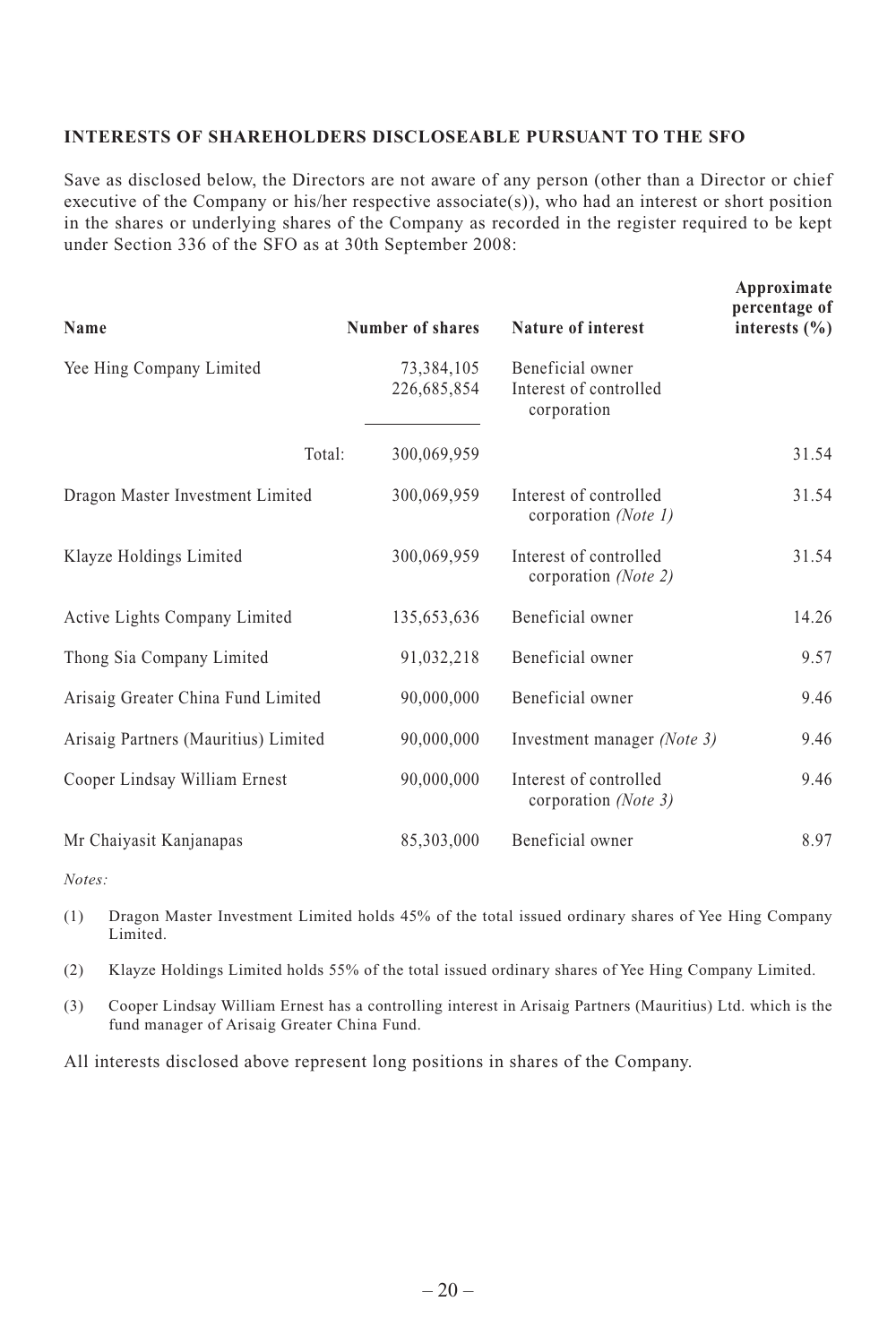# **SUBSTANTIAL SHAREHOLDING IN OTHER MEMBERS OF THE GROUP**

The Directors are not aware of any person (other than a Director or chief executive of the Company or his/her respective associate (s)) who was directly or indirectly interested in 10% or more of the nominal value of any class of share capital carrying rights to vote in all circumstances at general meetings of any other member of the Group.

# **OTHER DIRECTORS' INTERESTS**

None of the Directors or their respective associates had any interest in a business apart from the Company's business which competes or is likely to compete, either directly or indirectly with, the Company's business, or which would be required to be disclosed under Rule 8.10 of the Listing Rules if each of them were a controlling shareholder.

# **PURCHASE, SALE OR REDEMPTION OF LISTED SECURITIES**

The Company has not redeemed any of its shares during the period. Neither the Company nor any of its subsidiaries has purchased or sold any of the Company's shares during the period.

# **CORPORATE GOVERNANCE**

During the six months ended 30th September 2008, the Company has complied with the code provisions of the Code on Corporate Governance Practices (the "Code Provisions") as set out in Appendix 14 of the Listing Rules, except for the following deviations:–

#### **Code Provision A.4.2**

Under Code Provision A.4.2, every director, including those appointed for a specific term, should be subject to retirement by rotation at least once every three years. Not all Directors of the Company retire strictly under Code Provision A.4.2 but in accordance with the Company's Bye-Laws. Bye-Law 110(A) stipulates that one-third of the Directors of the Company who have been longest serving in office since their last election, except the Chairman, Vice-Chairman or Chief Executive Officer, shall retire from office by rotation at each annual general meeting.

# **Code Provision B.1.3**

This Code Provision deals with the terms of reference of the remuneration committee. The Company has adopted the terms of reference under Code Provision B.1.3 except that the terms of reference do not include reviewing and determining the remuneration packages of senior management. The Company believes that the remuneration packages of senior management should be the responsibility of the executive directors as they are in a better position to appraise the performance of senior management.

# **Code Provision E.1.2**

Under the first part of Code Provision E.1.2, the Chairman of the Board should attend annual general meetings. The Chairman of the Board did not attend the annual general meeting of the Company held on 8th September 2008 as he was not in Hong Kong.